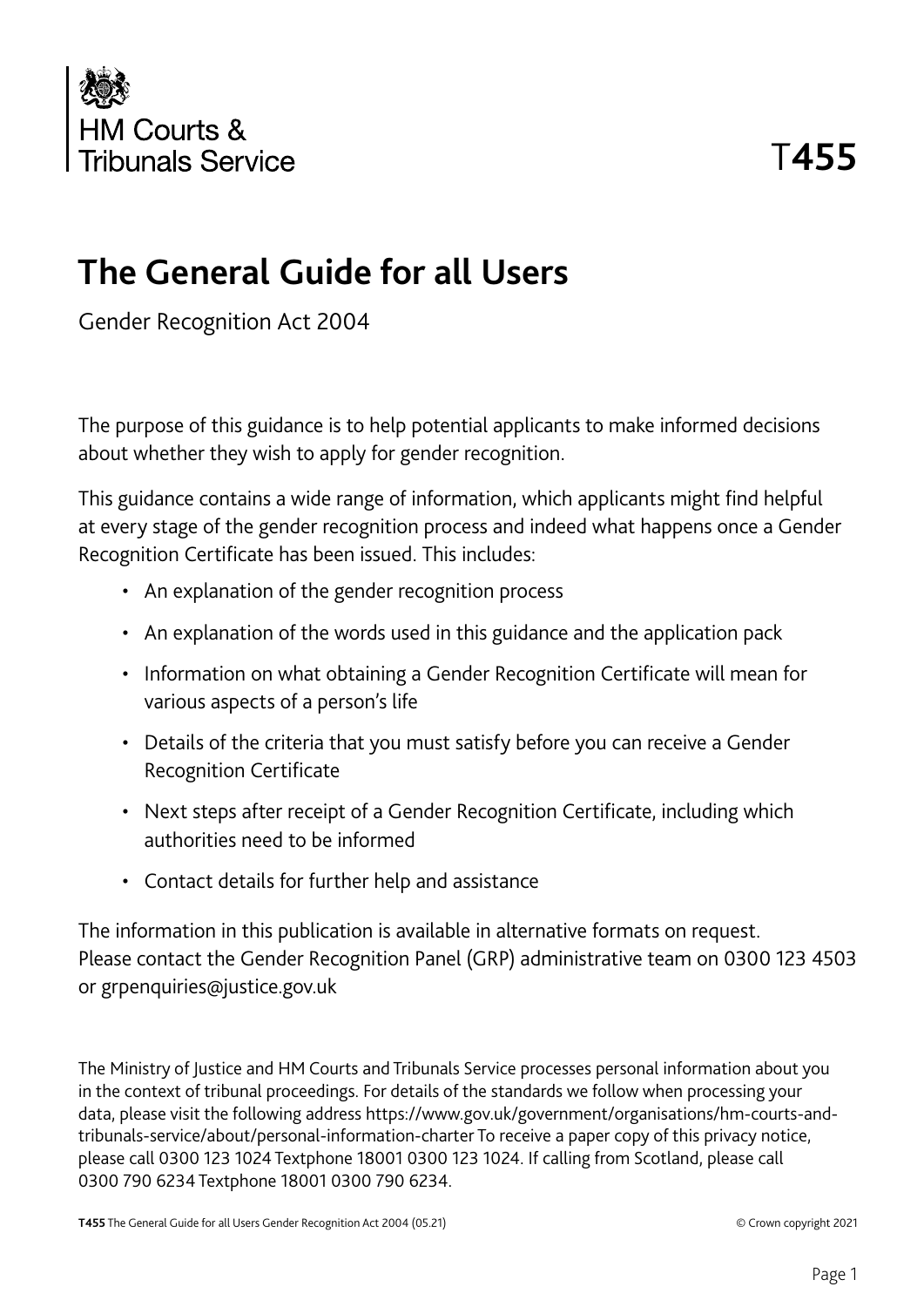# **1. Introduction**

Under the laws of the United Kingdom, individuals are considered by the State to be of the gender – either male or female – that is registered on their birth certificates. The Gender Recognition Act 2004 enables transsexual people to apply to the Gender Recognition Panel to receive a Gender Recognition Certificate (GRC). If you are granted a full GRC you will, from the date of issue, be considered in the eyes of the law to be of your acquired gender. You will be entitled to all the rights appropriate to a person of your acquired gender. This will include the right to retire and receive state pension at the age appropriate to your acquired gender.

If your birth was registered in the United Kingdom or abroad with the British authorities, following the issue of your full GRC you will also be able to obtain a new birth certificate showing your recognised legal gender. This recognition extends throughout the United Kingdom. But a GRC is not retrospective and does not re-write your gender history or affect the things that you did before it was issued.

A more detailed explanation of the consequences of obtaining a GRC is contained later in this guidance. You should read the guidance very carefully before applying for your GRC.

Once you have been issued with a full GRC you are for all purposes a person of your acquired gender. In some aspects of life, men and women are treated differently by the State. You should remember that a change of legal gender may affect aspects of your life negatively. For example, you may find that the date you can start to receive your pension may change and the pension of your spouse or partner may be affected. The guidance below will explain some of the possible consequences, and the list of contacts at the end of this guidance gives details of where further advice might be available.

# **2. Words and phrases used in this guidance and the application pack**

For the purposes of this guidance:

- 2.1 **Transsexual people** have a deep conviction that their gender identity does not match their appearance and/or anatomy. This terminology is used for the purpose of the Gender Recognition Act 2004 and this guidance, but people in this position may refer to themselves as 'trans', 'transgender' or in a number of other ways.
- 2.2 **Transsexual men** are people who were registered at birth as female (or a girl) but now present to the world as male.
- 2.3 **Transsexual women** are people who were registered at birth as male (or a boy) but now present to the world as female.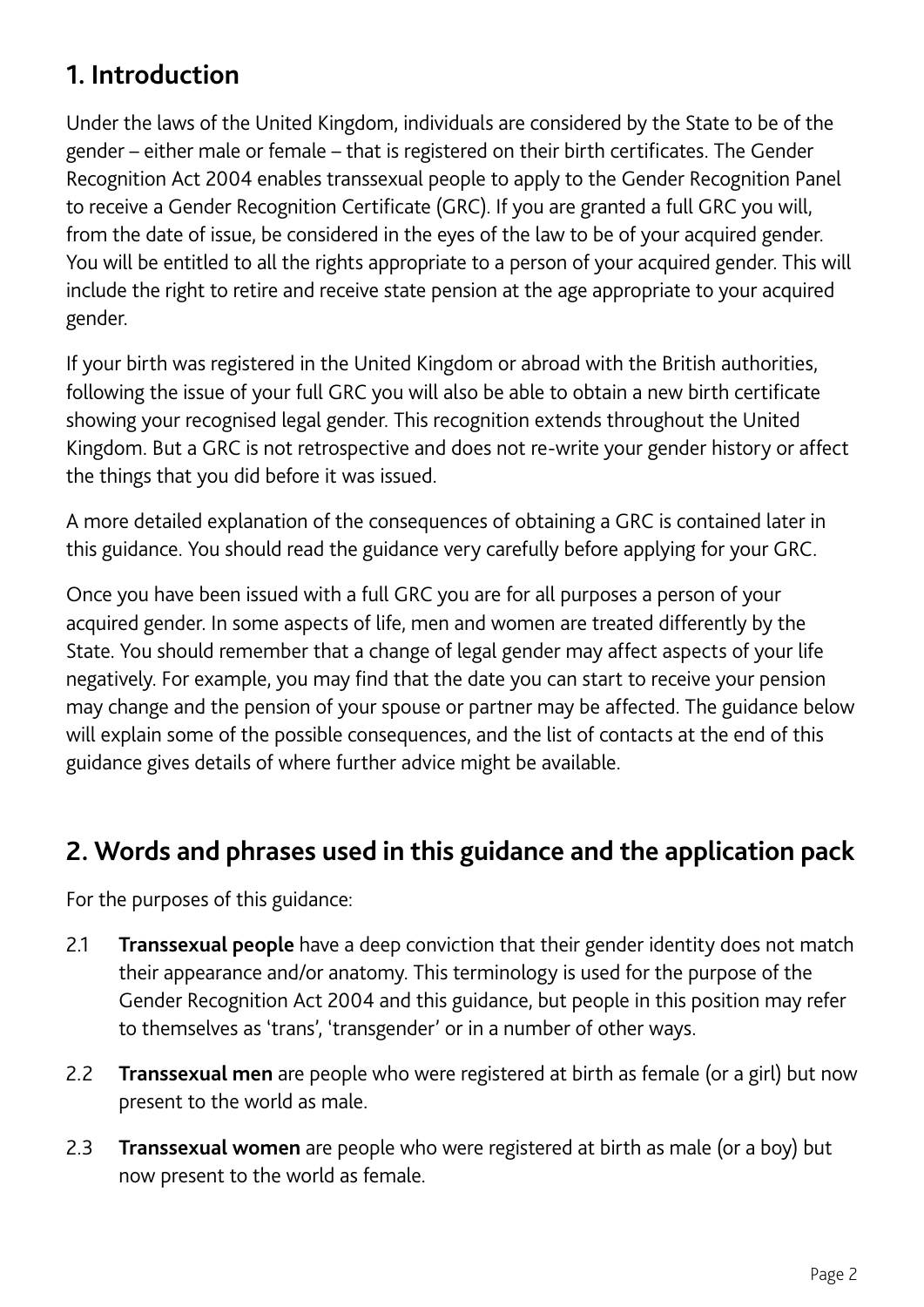- 2.4 **Gender dysphoria** is a recognised medical condition variously also described as gender identity disorder and transsexualism. It is an overwhelming desire to live in the opposite gender to that which a person has been registered at birth.
- 2.5 **Acquired gender** refers to the gender in which a transsexual person lives and presents to the world. This is not the gender that they were registered in at birth, but it is the gender in which they would wish to be recognised.
- 2.6 **Gender reassignment** is one of the protected characteristics under the Equality Act 2010, section 7. A person has this protected characteristic if they are proposing to undergo, are undergoing or have undergone the process of reassigning their gender. The Equality Act 2010 therefore, subject to certain exceptions, prohibits discrimination against transsexual people in the provision of employment and in the provision of services. The 2010 Act also prohibits discrimination based on perception – so employers and service providers should not treat others less favourably because they mistakenly think that the person is proposing to undergo, is undergoing or has undergone the process of reassigning their gender. Further information can be found on equality matters on GOV.UK and the Equality and Human Rights Commission website.
- 2.7 **Gender Recognition** is the process whereby a transsexual person may apply for legal recognition of his or her acquired gender. The process is established under the Gender Recognition Act 2004, as amended by subsequent legislation, including the Marriage (Same Sex Couples) Act 2013, the Marriage and Civil Partnership (Scotland) Act 2014 The Civil Partnership (Opposite-sex Couples) Regulations 2019' and 'The Marriage (Same-Sex Couples) and Civil Partnership (Opposite-sex Couples) (Northern Ireland) Regulations 2019.
- 2.8 **The Gender Recognition Act** 2004 (GRA) is the legislation that allows transsexual people to gain legal recognition in their acquired gender. It governs various aspects of the process, including setting down the criteria for legal recognition. There is no need for a potential applicant to be familiar with the Act itself.
- 2.9 **Legal recognition** means that a person is recognised as being of his or her acquired gender, as opposed to the gender that was registered on that person's birth record when he or she was born.
- 2.10 **A birth certificate** is a copy or extract from the entry in a birth register made when a person's birth is registered. It contains the facts of a person's birth, including that person's gender as provided by the informant.
- 2.11 **The Gender Recognition Panel** (GRP or Panel) considers all applications for a GRC. The Panel is made up of legal and medical members who assess whether the legal and medical criteria for legal recognition are met. If the applicant is successful, the Panel will issue a full or an interim GRC. It is supported by an administrative team.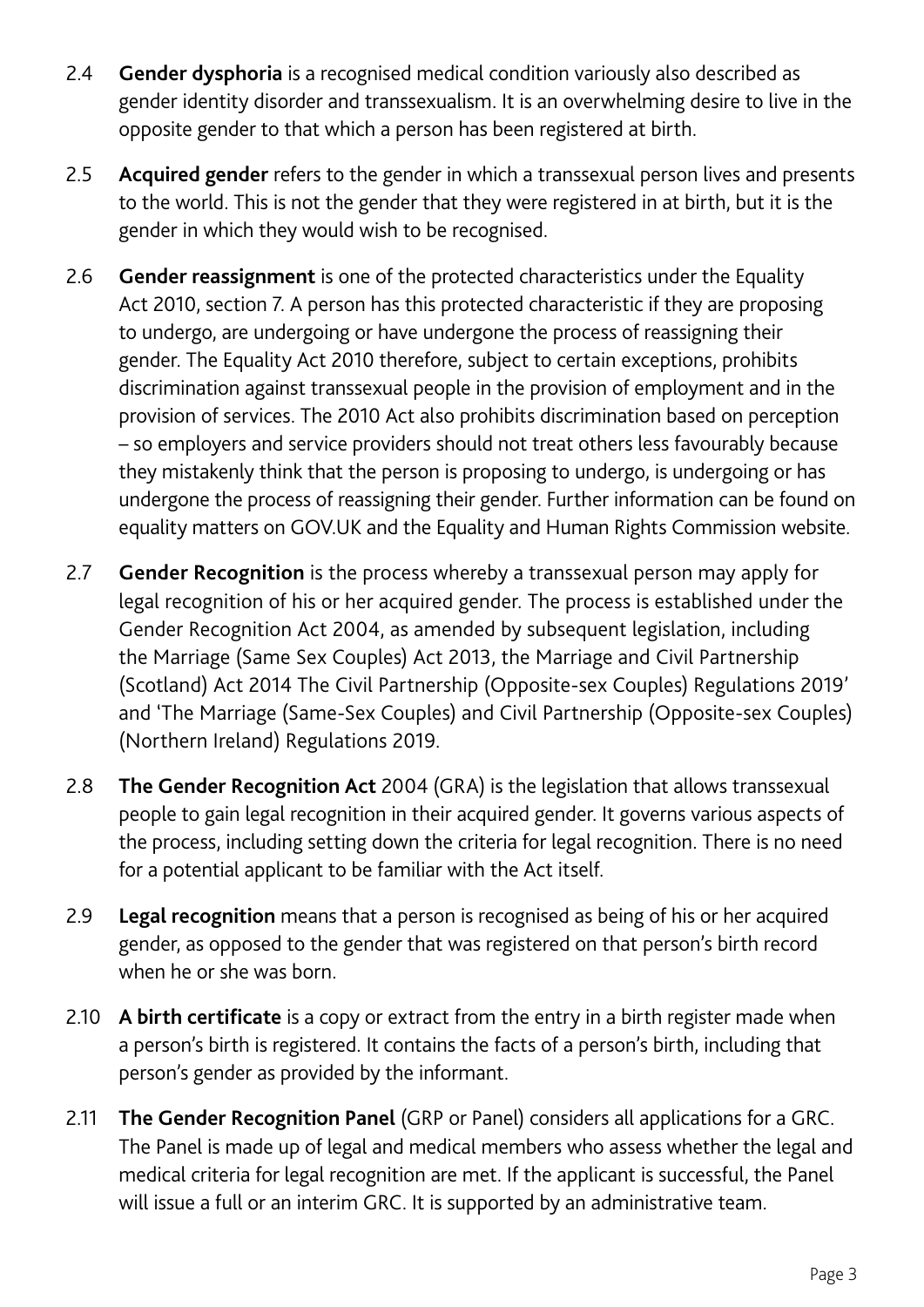- 2.12 **The Marriage (Same Sex Couples) Act 2013** is the legislation that made the marriage of same sex couples legal in England and Wales. It made changes to the Gender Recognition Act 2004 and introduced the terms 'protected marriage', 'protected civil partnership' and the spousal 'statutory declaration of consent' in relation to those intending to remain married post gender recognition. It can be found here: http://www.legislation.gov.uk/ukpga/2013/30/contents/enacted/data.htm
- 2.13 **The Marriage and Civil Partnership (Scotland) Act 2014** is the legislation that made the marriage of same sex couples legal in Scotland. It also made changes to the Gender Recognition Act 2004 and introduced the terms 'Scottish protected marriage', 'Scottish protected civil partnership'. It can be found here: http://www.legislation.gov. uk/asp/2014/5/contents/enacted.
- 2.14 The Civil Partnership (Opposite-sex Couples) Regulations 2019 is the legislation that made opposite sex Civil Partnership legal in England and Wales. It also made changes to the Gender Recognition Act 2004 and introduced the civil partner 'statutory declaration of consent' in relation to those intending to remain in their protected civil partnership post gender recognition. It can be found here: http://www.legislation.gov. uk/ukdsi/2019/9780111190784
- 2.15 The Marriage (Same-sex Couples) and Civil Partnership (Opposite-sex Couples) (Northern Ireland) Regulations 2019 is the legislation that made the marriage of same sex couples legal in Northern Ireland and made it legal for opposite sex couples to enter into a civil partnership. It changed the Gender Recognition Act 2004 to make a marriage under the law of Northern Ireland a 'protected marriage' and a civil partnership under the law of Northern Ireland a 'protected civil partnership'.

It can be found at: http://www.legislation.gov.uk/uksi/2019/1514/contents/made

- 2.16 **A protected marriage** is a marriage registered under the law of England, Wales or Northern Ireland or a marriage under the law of a country or territory outside the UK. It would include a marriage contracted on UK consular premises or an armed forces base, where the couple elected England, Wales or Northern Ireland as the relevant part of the UK.
- 2.17 **A protected civil partnership** means a civil partnership registered under the law of England, Wales or Northern Ireland. It would include a civil partnership contracted on UK consular premises or on an armed forces base, where the couple elected England, Wales or Northern Ireland as the relevant part of the UK. Overseas relationships that are treated as civil partnerships in England and Wales by virtue of the Civil Partnership Act 2004 are also considered protected civil partnerships.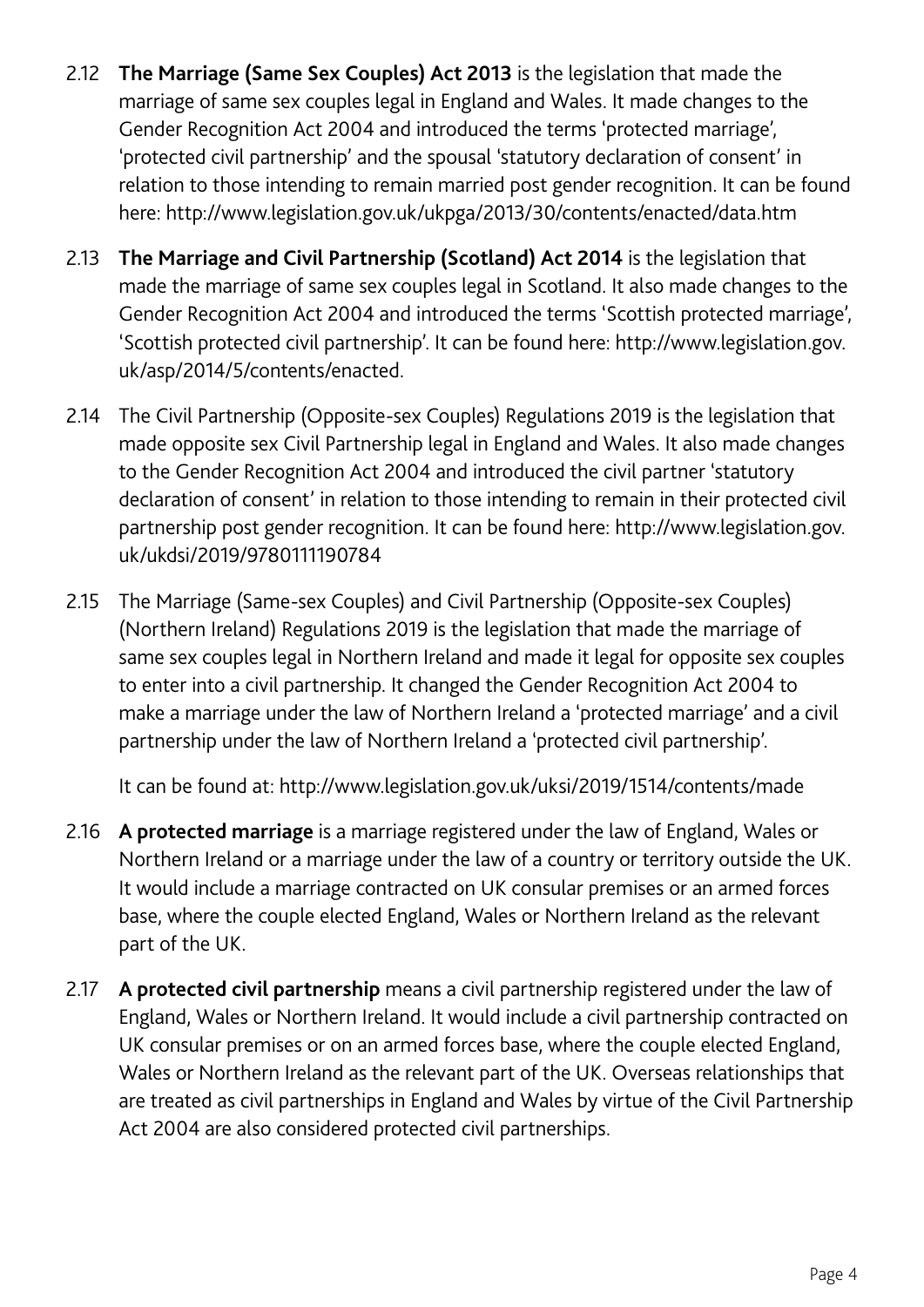- 2.18 **A statutory declaration of consent by the applicant's spouse or civil partner** is simply a statutory declaration by the applicant's spouse or civil partner to confirm that they consent to the marriage continuing after the issue of a full GRC.
- 2.19 **A Scottish protected marriage** is a marriage solemnised in Scotland. It would include a marriage contracted on UK consular premises or an armed forces base, where the couple elected Scotland as the relevant part of the UK.
- 2.20 **A Scottish protected civil partnership** is a civil partnership registered in Scotland. It would include a civil partnership contracted on UK consular premises or on an armed forces base, where a couple elected Scotland as the relevant part of the UK.
- 2.21 **Ordinarily resident** is not a term that is expressly defined in law in relation to eligibility for a GRC. But its established, general meaning is that a person is ordinarily resident if they are habitually residing in the United Kingdom (apart from temporary or occasional absences), and their residence here has been adopted voluntarily and for settled purposes as part of the regular order of their life for the time being.
- 2.22 **A full Gender Recognition Certificate (full GRC)** is the document issued by the GRP that shows that a person has satisfied the criteria for legal recognition in the acquired gender (see section 5 which sets out the criteria). From the date of issue of the full certificate, the holder's gender becomes the acquired gender for all purposes.
- 2.23 **An interim Gender Recognition Certificate (interim GRC)** is the document issued to a successful applicant who is married or in a civil partnership who while meeting the criteria set out in section 5 of this guidance, needs to end their marriage or civil partnership before a full GRC can be granted. The interim certificate is issued to enable the applicant and his or her spouse to end their marriage or civil partnership. It has no legal significance beyond this use. When the marriage or civil partnership is ended, a full GRC will be issued to the successful applicant. (For those in a Scottish protected marriage it may also be used in an application to the sheriff court for a full certificate for those without a statutory declaration of consent from their spouse.) See section 4.
- 2.24 **The Gender Recognition Register (GRR)** is a confidential and separate register maintained by each of the Registrars General for those people with a UK birth entry from which their new birth entry will be created. It has no other purpose and is not available for public scrutiny.
- 2.25 **The Standard Application track or route** is the usual application route if you are applying on the basis that you have lived in your acquired gender for two years and have or have had gender dysphoria. (See section 5.)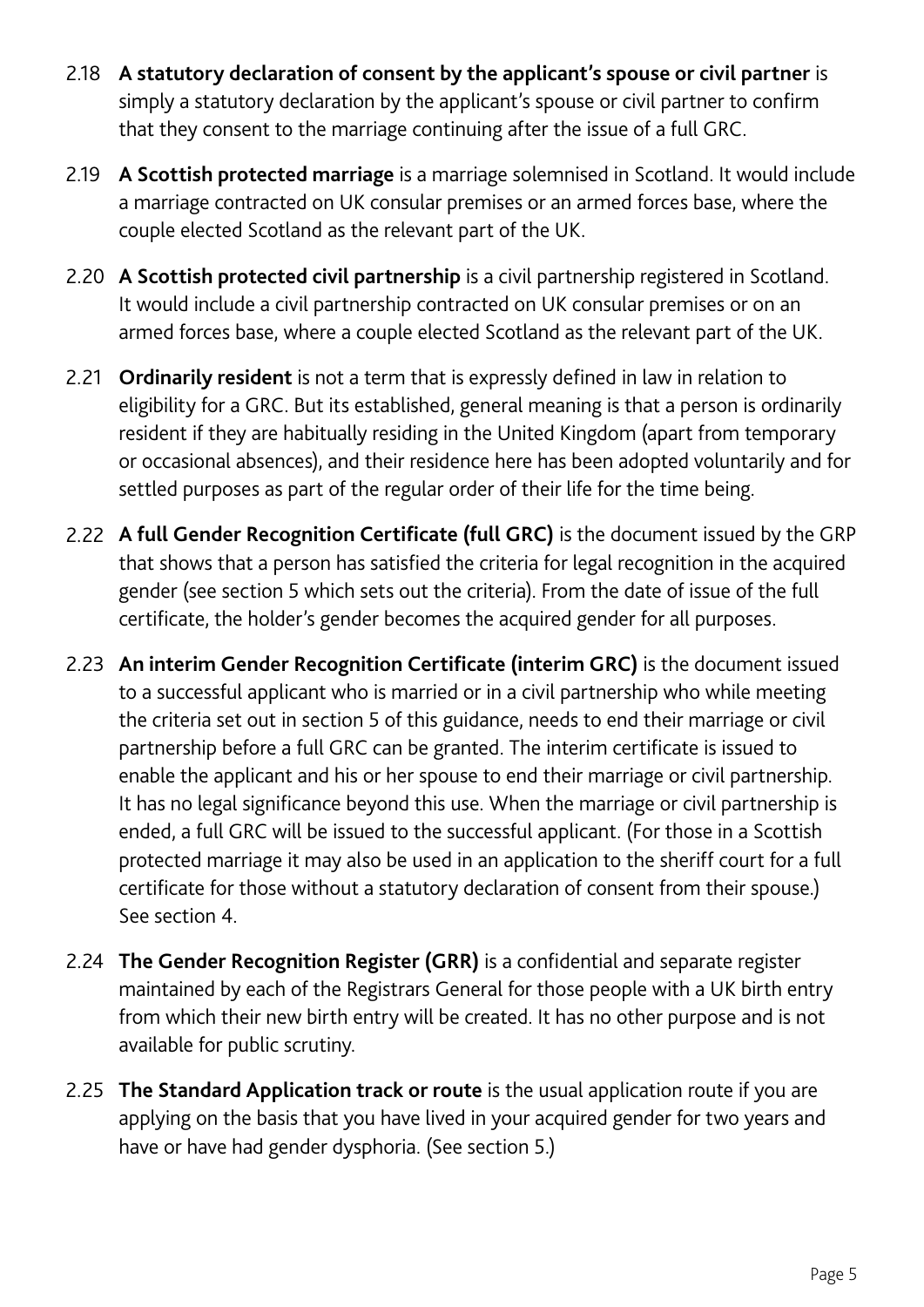- 2.26 **The Alternative Application track or route i**s the application route available to those long –termed transitioned people who are or were in a protected or Scottish protected marriage or a protected or Scottish civil partnership and who have lived in their acquired gender for six years before the commencement of the new gender recognition provisions. (See section 5 for further information.)
- 2.27 **The Overseas Application track or route** is the application route for those who have had a legal gender change from a country or territory approved by the Secretary of State. Further details can be found at section 5.

# **3. What obtaining a Gender Recognition Certificate means for you**

There are many implications of receiving legal recognition in your acquired gender. Most of these will be positive, since they will give a legal basis to the way that you have been living your life for some time – in your acquired gender. This will be the case for the vast majority of transsexual people.

Depending on your circumstances, there may be emotional and financial disadvantages of obtaining legal recognition in your acquired gender. For example, you should consider the effect on your marriage and civil partnership, if relevant to you. If you are in a marriage or civil partnership and your spouse or civil partner does not consent to the marriage/civil partnership continuing post gender recognition, you will have to weigh up the benefits of legal recognition in your acquired gender against the disadvantages of ending your marriage or civil partnership. If you were married or entered into a civil partnership in a country or territory outside of the UK, you may want to consider what impact (if any) a legal gender change might have on your marriage or civil partnership.

You may decide that you do not wish to become legally recognised in your acquired gender. Only you can make the decision about whether or not to make an application. You are not required to do so. However, there are places to go to for advice and support. A list of helpful contacts is provided in section 8 of this document.

# 3.1 **Birth Certificates**

Birth certificates are legal documents and there are many reasons why you could be asked to produce one. If you are successful in your application and you have a UK birth entry, the GRP will notify the relevant Registrar General of the issue of a full GRC. The Registrar General will write to you to make arrangements for the issue of your new birth certificate. More information on what the Registrar General does can be found at section 7.3.

# 3.2 **Children**

If you have children, legal recognition in your acquired gender will not affect your legal status as the father or mother of your children. Your rights and responsibilities as a parent of your child or children will be unaffected.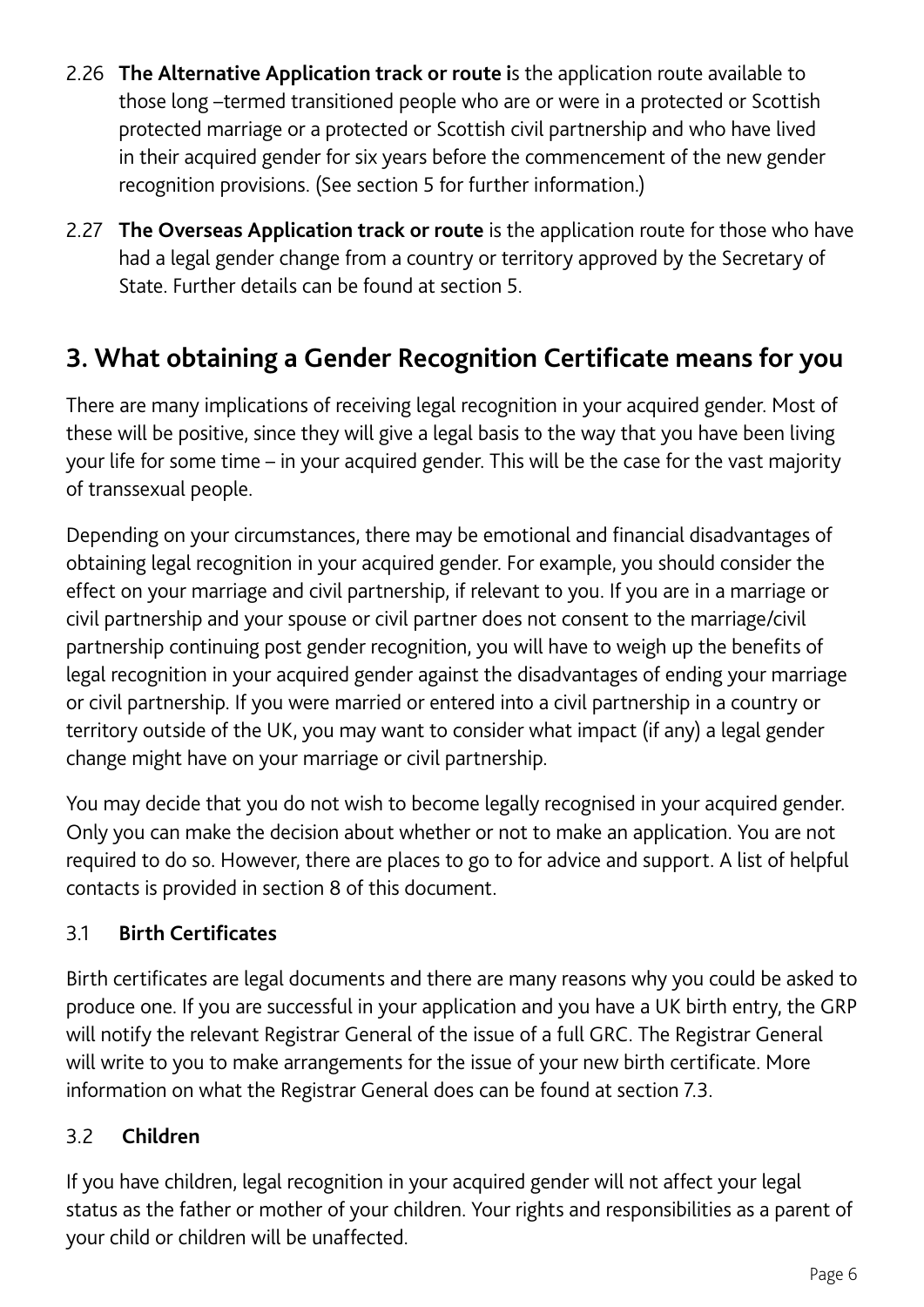### 3.3 **Pensions and Retirement**

A holder of a full GRC has all the same rights as other people of his or her acquired gender. As a result you will be able to retire at the age appropriate to your legal gender. This will mean, of course, that until state pension age is equalised (which will apply to men and women born after 6 December 1953) men will have to wait longer than women to qualify for state pension. There may also be an impact on other pensions such as war pensions or workplace pensions and on any pension your spouse or civil partner may receive based on your earnings or National Insurance contributions. It is important that you or your spouse or civil partner ensure that the organisations which administer your pensions have the appropriate information to enable them to correctly calculate pension payments.

If you have a private or occupational pension (sometimes called a workplace pension) then you should contact your pension provider or scheme administrator to inform them of your gender recognition. They will be able to explain how your gender recognition may affect your pension or the pension of your spouse or civil partner in the event of your death. You should also ask them what documentation they will require in the event of a pension claim by either yourself or your surviving spouse or civil partner.

The Department of Work and Pensions (DWP) gender recognition team will be able to help with State Pension enquiries.

More detailed guidance on pension and retirement is available in a separate document the 'Benefits and Pensions Note'.

### 3.4 **Social Security Benefits**

The potential impacts of a legal change of gender on Social Security benefits are also outlined in a separate document the 'Benefits and Pensions Note'.

You are advised to read this information. It should help you to decide if a legal change of gender will impact any Social Security benefits that you receive currently or in the future.

#### 3.5 **Inheritance/Succession**

This is a complex area and if you think you are likely to be affected by it you should seek the advice of a solicitor. The contacts list in section 8 may also be helpful.

### 3.6 **Legally reverting to your birth gender**

If a person in receipt of a full GRC wishes to revert to their birth gender they must make an application for a GRC and meet the requirements of the GRA in the same way they did when making their previous application.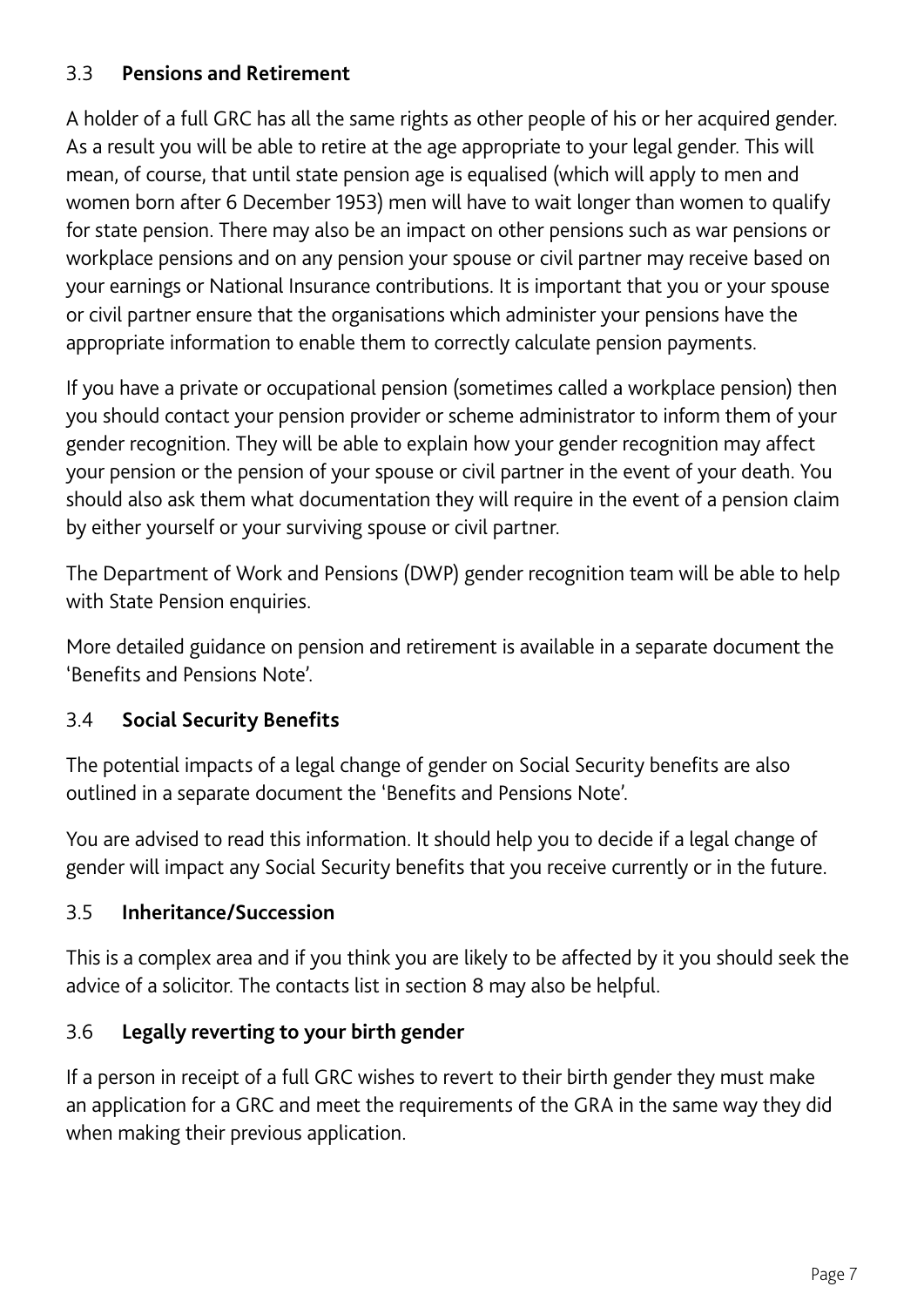### 3.7 **Privacy**

For all sorts of reasons, you may not wish your gender history to be common knowledge. The Gender Recognition Act 2004 safeguards the privacy of transsexual people by defining information in relation to the gender recognition process as protected information. Anyone who acquires that information in an official capacity may be breaking the law if they disclosed it without your consent. Having said that, the Act does contain a series of exemptions that allow information to be disclosed for valid public policy reasons without your consent, for example, for preventing or investigating crime.

People who might gain protected information in an official capacity include anyone to whom you show your GRC to obtain the rights that are associated with it. This might be someone at a bank, Jobcentre, or a potential employer. In addition, all the people who handle your application for a GRC are bound by law to respect your privacy. Information about your application will not be disclosed to third parties unless it is permitted under the GRA.

You should bear in mind that privacy does not mean absolute secrecy. There may be some situations in which you will be required by law or necessity to prove a link between your current legal gender and your former one. For example you may be required to provide documents to organisations administering your pension(s) to protect the survivor pension rights of your spouse. Although the gender recognition process seeks to safeguard your privacy, you do not have a right never to disclose the fact that you obtained a GRC.

#### 3.8 **Discrimination**

Under the Equality Act 2010, it is unlawful discrimination for a person with the protected characteristic of gender reassignment – a transsexual person, or a person mistakenly perceived to be a transsexual person – to receive unfavourable treatment because of that in employment or in the provision of services (except in some very limited circumstances).

Once a person has been granted a full GRC they have the same rights and responsibilities as their legally acquired gender. So for instance, an employer must treat a transsexual woman with a GRC in the same way as other female employees when it comes to pay. As the same Act prohibits discrimination because of sex, the employer must also treat that person, as a woman, and in a way which is no less favourably than a man.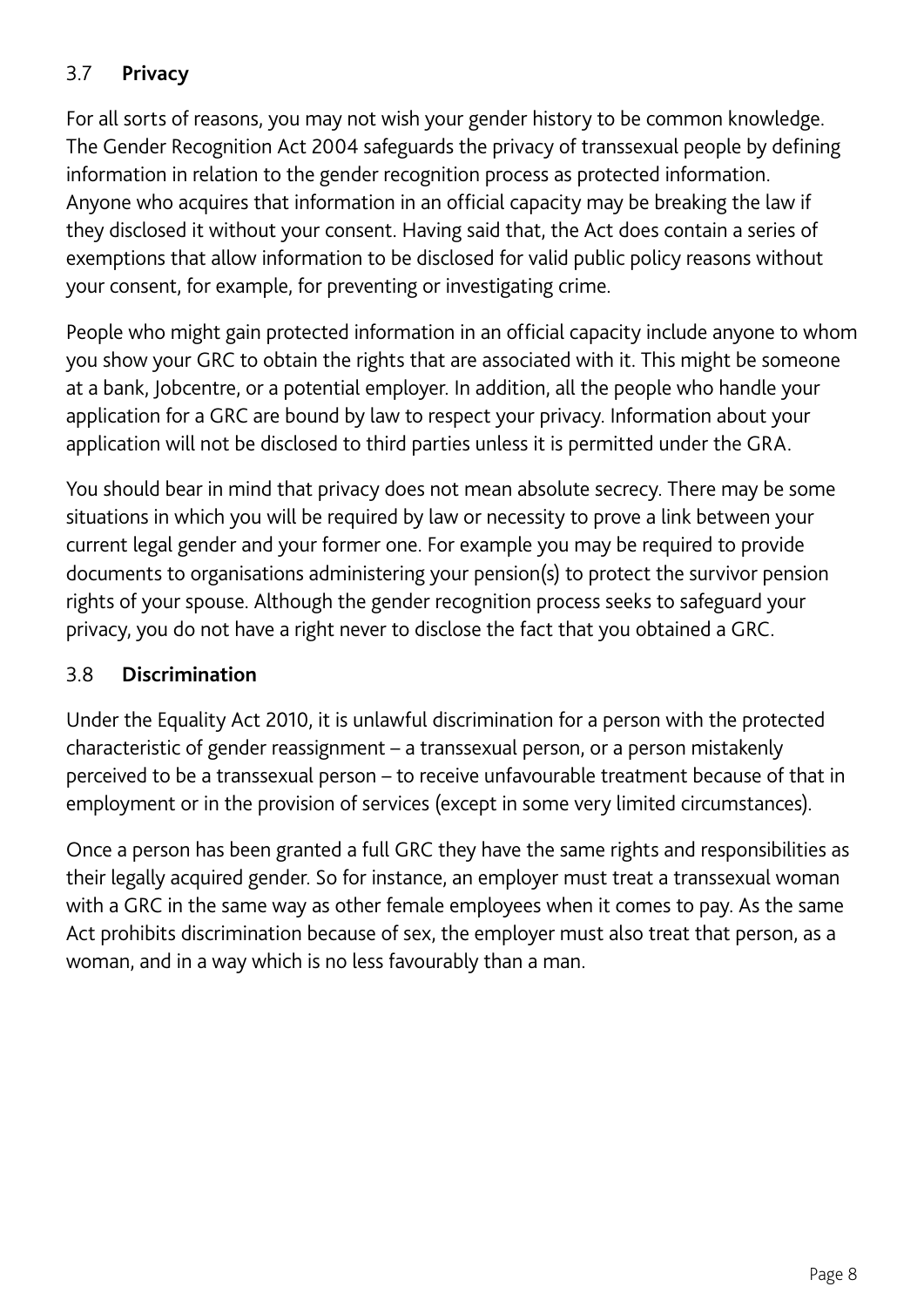### 3.9 **Payment**

When you make an application to the GRP, the Panel will need to carry out some work for which you have to pay a fee. The fee for applying for a GRC is £5.

#### **Am I required to pay a fee?**

The apply for help with fees guide and application form informs you if you qualify for a fee remission or reduced fee. You can get a copy by contacting the GRP administrative team for the necessary form or online at gov.uk/help-with-court-fees. The help with fees form must be included with your gender recognition application.

Please remember the GRP administrative team may ask for evidence of your income if you are applying for a fee remission.

#### **How can I pay the fee?**

Please include your payment with your application to the GRP. The Panel accepts payment by:

- Sterling cheque drawn on a UK bank payable to **HM Courts & Tribunals Service**
- UK postal order payable to **HM Courts & Tribunals Service**
- Debit/Credit card You will need to contact the GRP administrator on 0300 123 4503 within 10 days of receipts of your application acknowledgment. We will then take payment from you over the telephone. For security purposes, have your GRP reference number and password to hand. Please note your application will not proceed without payment.

You should fill in the details of your payment at the appropriate section of the application form and enclose evidence where necessary.

### **If I begin to receive benefits after I have applied, or if my relevant income changes, can I apply for a refund?**

You can apply to get some or all of your money back if you have paid a fee in the last three months. However you must have been eligible when you paid the fee.

#### **Do the fees ever change?**

Yes. You should note that all fees are subject to increases in line with inflation. You must therefore ensure that you obtain an up to date version of this leaflet. You can get a copy from the GRP administrator or on the website [www.gov.uk](http://www.justice.gov.uk)

Specifically at page: https://www.gov.uk/government/publications/gender-recognitioncertificates-t455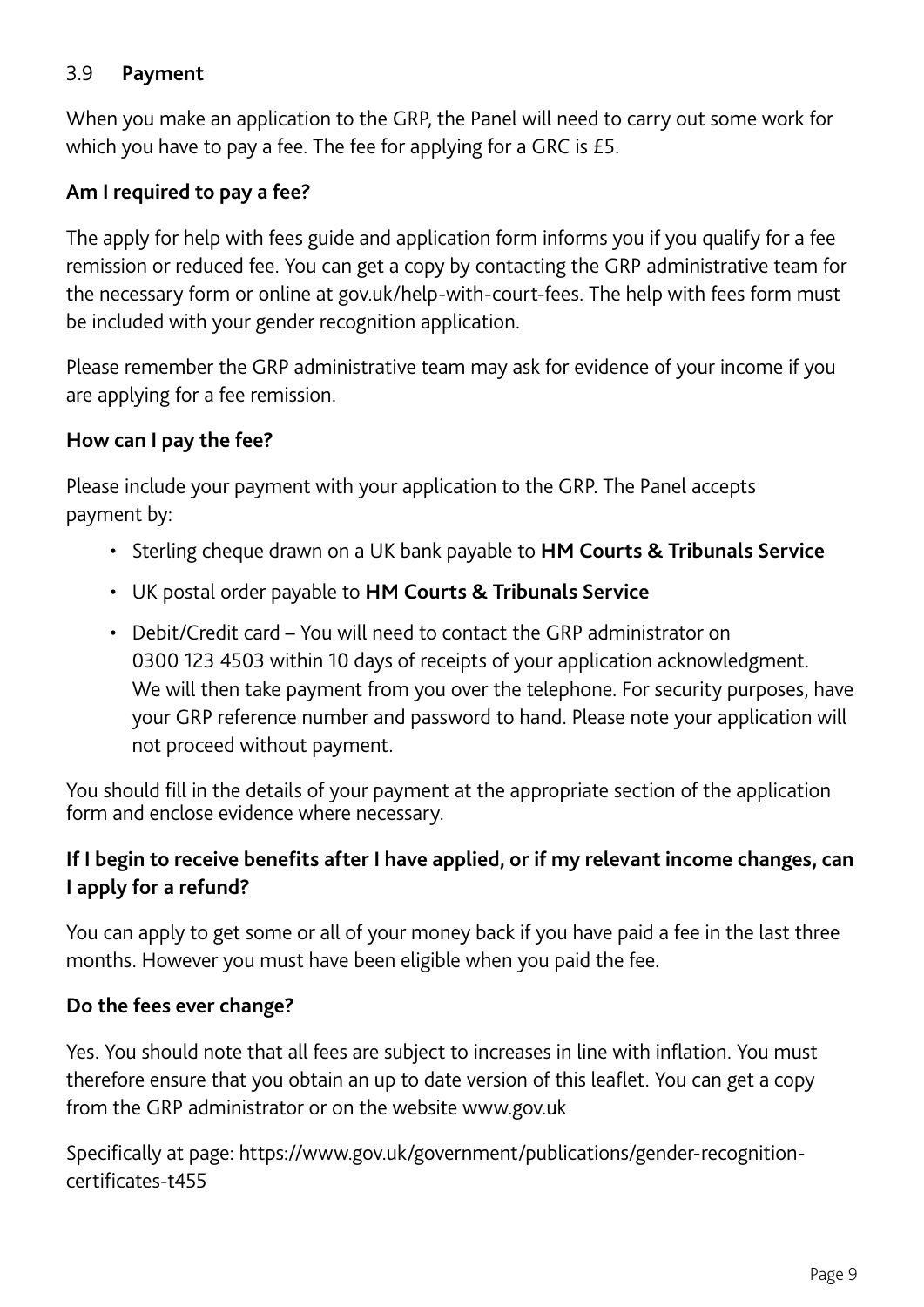# **4. Marriage and Civil Partnership**

Applicants who are not married or in a civil partnership can apply for a full GRC. In addition following the implementation of the Marriage (Same Sex Couples) Act 2013, Marriage and Civil Partnership (Scotland) Act 2014, The Civil Partnership (Opposite-sex Couples) Regulations 2019 and The Marriage (Same-sex Couples) (Northern Ireland) Regulations 2019, many applicants who are married or in a civil partnership are now able to apply for their gender recognition without ending their marriage or civil partnership. Your eligibility will depend on where your marriage or civil partnership was registered and may also depend on whether your spouse or civil partner consents to remaining in the marriage or civil partnership following your gender recognition. This is explained in greater depth below. All applicants who are married or in a civil partnership and who wish to end their relationship can still **choose** to apply for an interim GRC which they can use to annul or dissolve their existing legal relationship.

### **Marriages and Civil Partnerships Registered in England and Wales**

The laws on marriage and civil partnership in England and Wales were changed by the Marriage (Same Sex Couples) Act 2013, to enable marriages of same sex couples to take place from March 2014. The laws in England and Wales were further changed by The Civil Partnership (Opposite-sex Couples) Regulations 2019 to enable civil partnerships of opposite sex couples to take place from December 2019. The 2013 Act and 2019 Regulations also changed some parts of the Gender Recognition Act 2004. The laws in England and Wales are now different from those in Scotland and Northern Ireland.

If you are married under the law of England and Wales or under the law of a country or territory outside the UK, then your marriage is considered to be a 'protected marriage'. Applicants who are in a protected marriage can choose to apply for a full GRC. For this both the applicant and their spouse will each need to complete a statutory declaration confirming their wish to remain married post gender recognition. If a spouse decides not to issue a statutory declaration or withdraws it before the application is dealt with, then the Panel will instead issue an interim GRC, which can be used by the applicant (or their spouse) to end the marriage following which a full GRC will be issued.

If your civil partnership is under the law of England and Wales it will be treated as a 'protected civil partnership'. Applicants who are in a protected civil partnership can choose to apply for a full GRC. For this both the applicant and their civil partner will each need to complete a statutory declaration confirming their wish to remain in their civil partnership post gender recognition. If a civil partner decides not to issue a statutory declaration or withdraws it before the application is dealt with, then the Panel will instead issue an interim GRC, which can be used by the applicant (or their partner) to end the marriage following which a full GRC will be issued.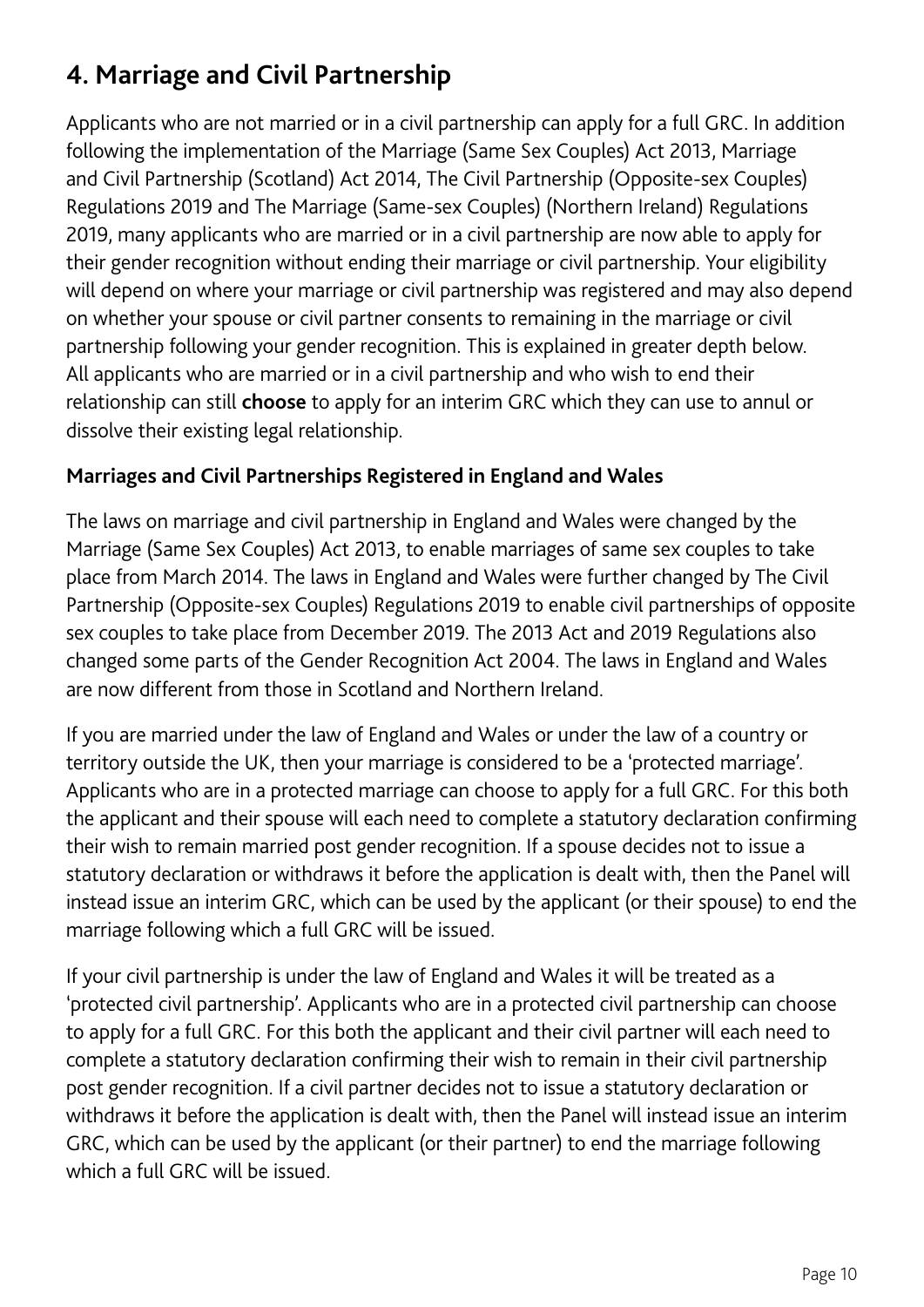If your civil partnership is registered outside of the UK you may be able to remain in your civil partnership post gender recognition by following the route above. Your civil partnership or overseas relationship must be one treated as a civil partnership under the Civil Partnership Act 2004. http://www.legislation.gov.uk/ukpga/2004/33/schedule/20 If you do not know if your overseas relationship qualifies then you may wish to seek legal advice.

### **Marriages and Civil Partnerships Registered in Scotland**

The Marriage and Civil Partnership (Scotland) Act 2014 received Royal Assent on 12 March 2014 enabling the first marriages of same sex couples to take place from December 2014. If your marriage was solemnised in Scotland then you are considered to be in a Scottish protected marriage. You can apply to the Panel for a full GRC, providing your spouse also completes a statutory declaration confirming they too wish to remain in your marriage following your gender recognition. If you are married but you and/or your spouse do not wish to remain married, following your gender recognition then the GRP will issue an interim GRC, which you can use in court proceedings to end your marriage. It is also possible for applicants in a Scottish protected marriage with an interim GRC to apply to the sheriff court for their full GRC, without first ending their marriage, irrespective of whether the couple wish to remain together post gender recognition.

If your civil partnership is registered in Scotland it will be treated as a 'Scottish protected civil partnership'. People in Scottish protected civil partnerships can choose to change their partnership to a marriage either by an administrative process or by a marriage ceremony. If you are in a Scottish protected civil partnership and want to apply for gender recognition, then you will need to decide whether you and your partner want to change your civil partnership to a marriage. (It is not possible for one partner to apply for gender recognition and for that civil partnership to continue following gender recognition.) If you decide that you wish to change your civil partnership to a marriage, this should be done before any application for gender recognition. This is the simplest way of proceeding.

If you are in a civil partnership and apply to the Panel for gender recognition the Panel will issue an interim GRC. This is because in Scotland, a civil partnership may only be registered between people of the same sex in law. So before a full GRC could be granted it would be necessary for the applicant to end their civil partnership. However, it is possible for both civil partners in a protected civil partnership to apply for legal recognition at the same time. Where the Panel grants both partners a full GRC it will do so on the same day which enables them to remain in their civil partnership. Where both civil partners want to apply for gender recognition they should make their applications at the same time and ensure that the GRP administrative team are aware that their applications are linked.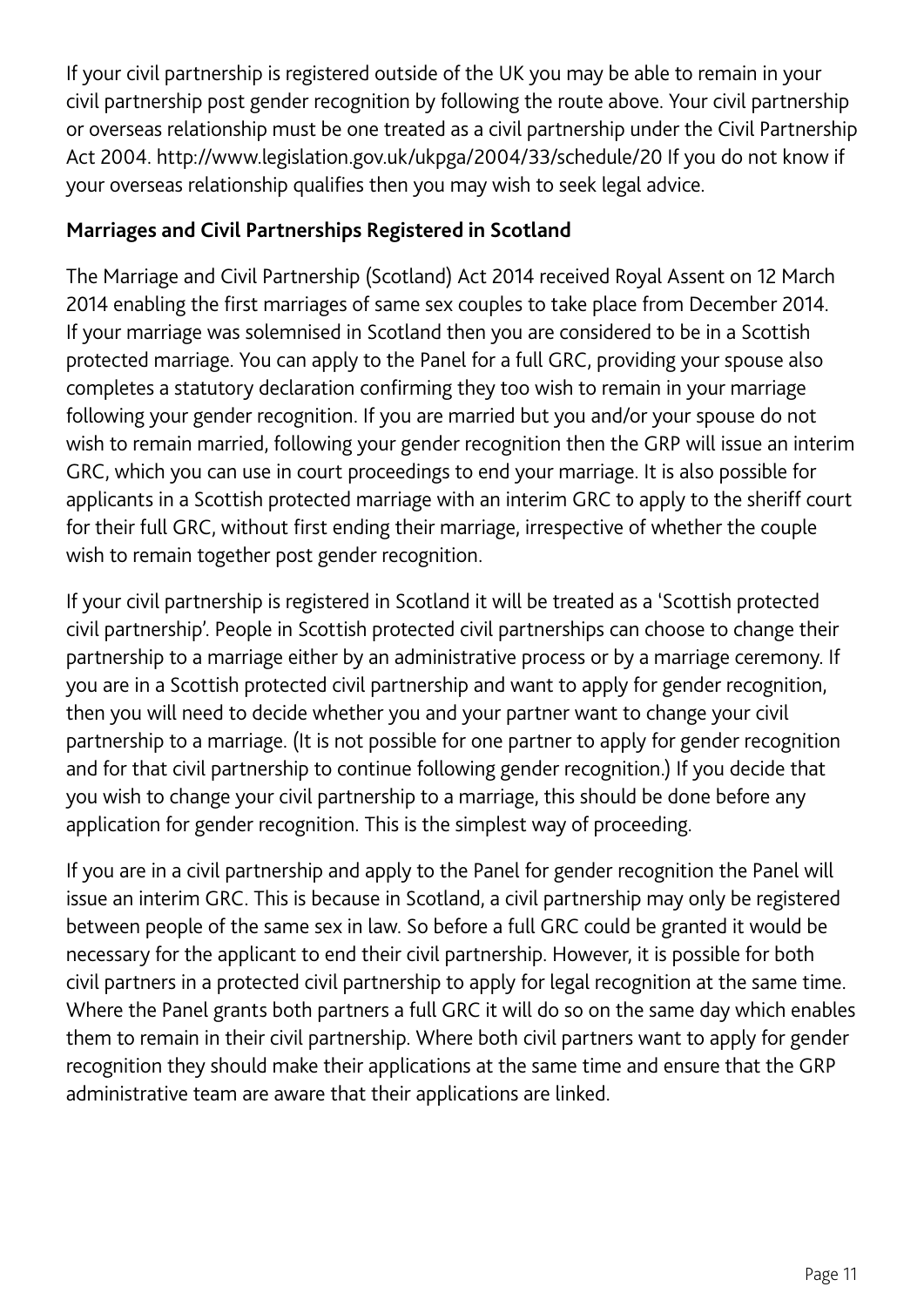### **Marriages and Civil Partnerships Registered in Northern Ireland**

The laws on marriage and civil partnerships in Northern Ireland were changed by The Marriage (Same-sex Couples) and Civil Partnership (Opposite-sex Couples) (Northern Ireland) Regulations 2019, to enable marriages of same sex couples and opposite sex civil partners to take place from 10 February 2020. The Regulations changed some parts of the Gender Recognition Act 2004.

If you are married under the law of Northern Ireland then your marriage is considered to be a 'protected marriage'. Applicants who are in a protected marriage can choose to apply for a full GRC. For this both the applicant and their spouse will each need to complete a statutory declaration confirming their wish to remain married post gender recognition. If a spouse decides not to issue a statutory declaration or withdraws it before the application is dealt with, then the Panel will instead issue an interim GRC, which can be used by the applicant (or their spouse) to end the marriage following which a full GRC will be issued.

If your civil partnership is under the law of Northern Ireland it will be treated as a 'protected civil partnership'. Applicants who are in a protected civil partnership can choose to apply for a full GRC. For this both the applicant and their civil partner will each need to complete a statutory declaration confirming their wish to remain in their civil partnership post gender recognition. If a civil partner decides not to issue a statutory declaration or withdraws it before the application is dealt with, then the Panel will instead issue an interim GRC, which can be used by the applicant (or their partner) to end the marriage following which a full GRC will be issued.

### **Summary of information on marriage and civil partnerships**

The gender recognition process has been designed to make applications for legal recognition from married people and those in civil partnerships as straightforward as possible. Where an applicant satisfies all the evidential criteria for legal recognition at section 4, they will be treated as follows:

- If the applicant is in a protected or a Scottish protected marriage and their spouse has issued a statutory declaration of consent to remaining in the marriage following gender recognition, they will be issued with a full GRC.
- If the applicant is in a protected civil partnership and their partner has issued a statutory declaration of consent to remaining in the civil partnership following gender recognition, they will be issued with a full GRC.
- If the applicant is in a protected or a Scottish protected marriage but either does not wish to remain married after gender recognition or else their spouse has not issued a statutory declaration of consent to remain married following gender recognition then they will be issued with an interim GRC.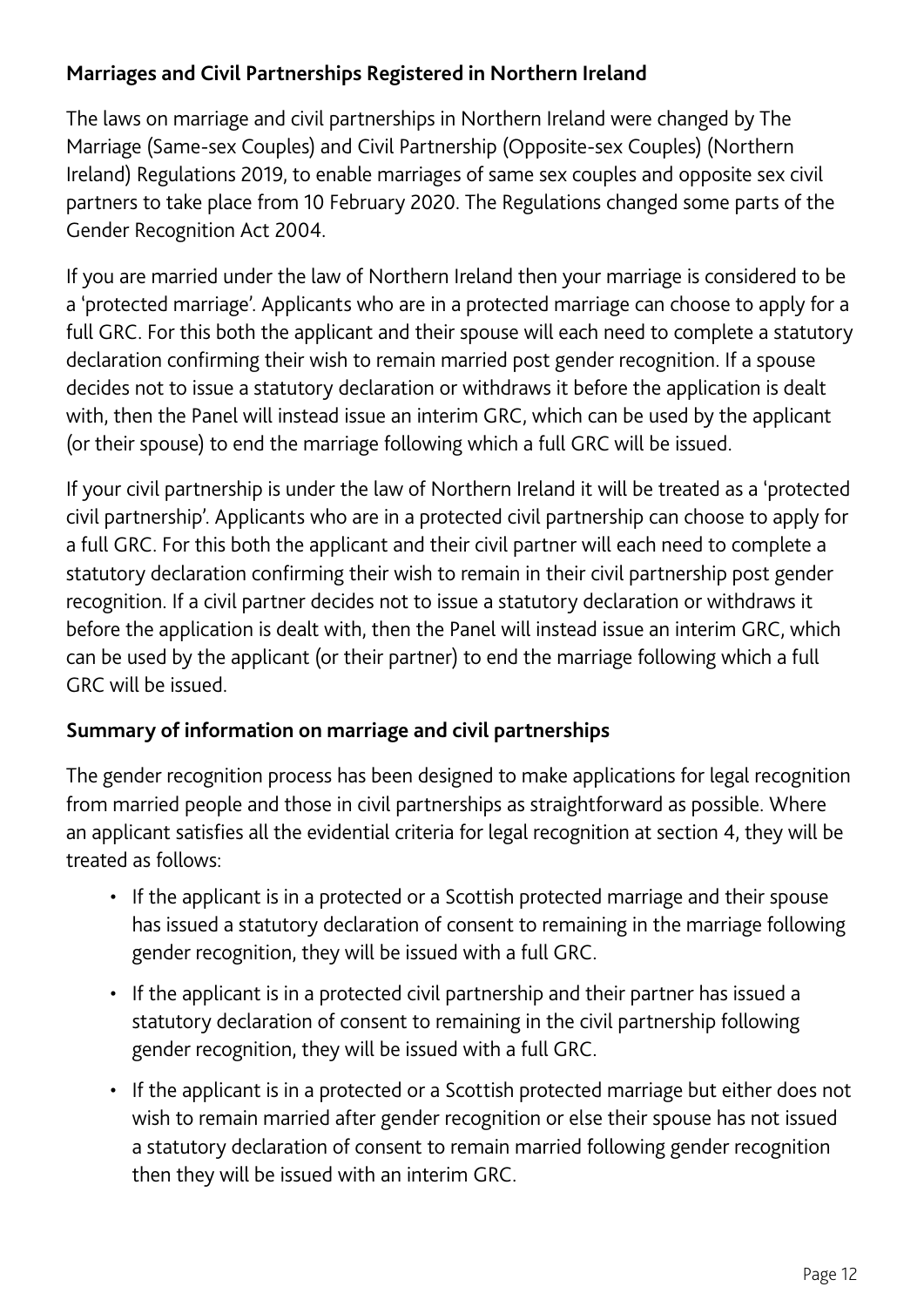- If the applicant is in a protected civil partnership but either does not wish to remain in their civil partnership after gender recognition or else their civil partner has not issued a statutory declaration of consent to remain in their civil partnership following gender recognition then they will be issued with an interim GRC.
- If the applicant is in a Scottish protected civil partnership, their civil partner also applies for a GRC and both partners are successful then they will both be issued with full GRCs on the same day.
- If the applicant is in a Scottish protected civil partnership and only one partner has successfully applied for gender recognition he or she will receive an interim GRC.

An interim GRC is valid for a period of six months from the date on which it is issued. It may be used as evidence if either member of the couple chooses to end their marriage or civil partnership on the basis that an interim GRC has been issued to a party to the marriage or civil partnership, following which the court will issue a full GRC. In England, Wales and Northern Ireland, a marriage may be annulled or the civil partnership dissolved on this ground. In Scotland, a decree of divorce may be granted on this ground but there the 6 months limit does not apply. Those applicants in a Scottish protected marriage with an interim GRC may also apply to the sheriff court for a full GRC without first ending their marriage, but this must be done within six months of the date of issue of the interim certificate.

If you have an interim GRC then you may apply to the Panel for a full certificate if:

- You are in a protected or a Scottish protected marriage and your spouse issues a statutory declaration of consent to remain in the marriage post gender recognition, within 6 months of the date of issue of the interim certificate; or
- You are in a protected civil partnership and your civil partner issues a statutory declaration of consent to remain in the civil partnership post gender recognition, within 6 months of the date of issue of the interim certificate; or
- You convert or change your Scottish protected civil partnership to a Scottish protected marriage. Your application to convert or change must be made within 6 months of the date of issue of the interim certificate and you will be required to prove this. Both you and your spouse will have to complete a statutory declaration of consent to remain in the marriage post gender recognition; or
- Your spouse or partner dies within 6 months of the date of issue of the interim certificate and you have not remarried or entered a new civil partnership.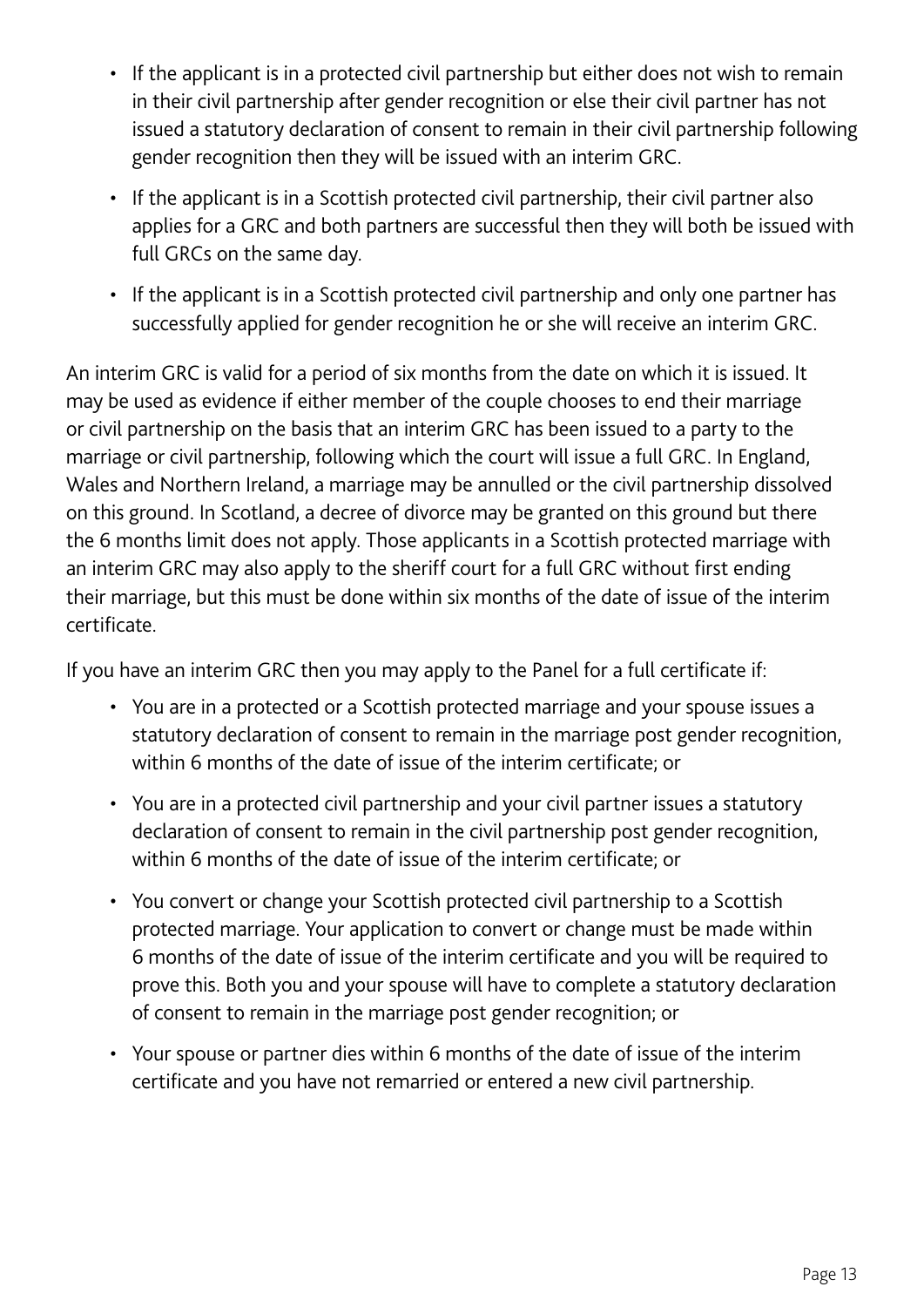# **5. The criteria for Gender Recognition**

All applications for a GRC must be made using the GRP approved application form and one of the appropriate approved statutory declaration forms that accompany this guidance. (There are separate statutory declarations depending on whether you are currently married, in a civil partnership or single.) The purpose of the application form is to enable you to demonstrate to the Panel that you meet the criteria for the issue of a GRC. It also makes sure that the GRP has all the information it needs to issue a GRC.

There are three ways of obtaining a GRC:

- Standard Application track
- The Alternative Application track and
- The Overseas Application track

The application track that you should use will depend on your personal circumstances. Details of how to prove that you satisfy the criteria are contained later in this guidance.

Under all the circumstances, an applicant must prove that he or she is 18 years old or more.

The Standard Application track for a Gender Recognition Certificate requires applicants to demonstrate that:

- They have, or have had, gender dysphoria
- They have lived fully for the last two years in their acquired gender and continue to do so;
- They intend to live permanently in their acquired gender until death.

For the Alternative Application track applicants need to demonstrate that they:

- were in a protected marriage or civil partnership at the time the gender recognition provisions of The Marriage(Same Sex Couples) Act 2013 commenced on 10 December 2014. For those in Scottish protected marriages or civil partnerships this date is 16 December 2014 and for those married or in a civil partnership registered in Northern Ireland the date is 13 January 2020
- have or have had gender dysphoria or else have undergone surgical treatment for the purpose of modifying their sexual characteristics
- have lived fully in their acquired gender for a period of six years prior to 10 December 2014 - the commencement date of the gender recognition provisions of the Marriage (Same Sex Couples) Act 2013 and continued to do so up to the date the application was made; (for Scottish protected marriages or civil partnerships this date is 16 December 2014); and for those married or in a civil partnership registered in Northern Ireland the date is 13 January 2020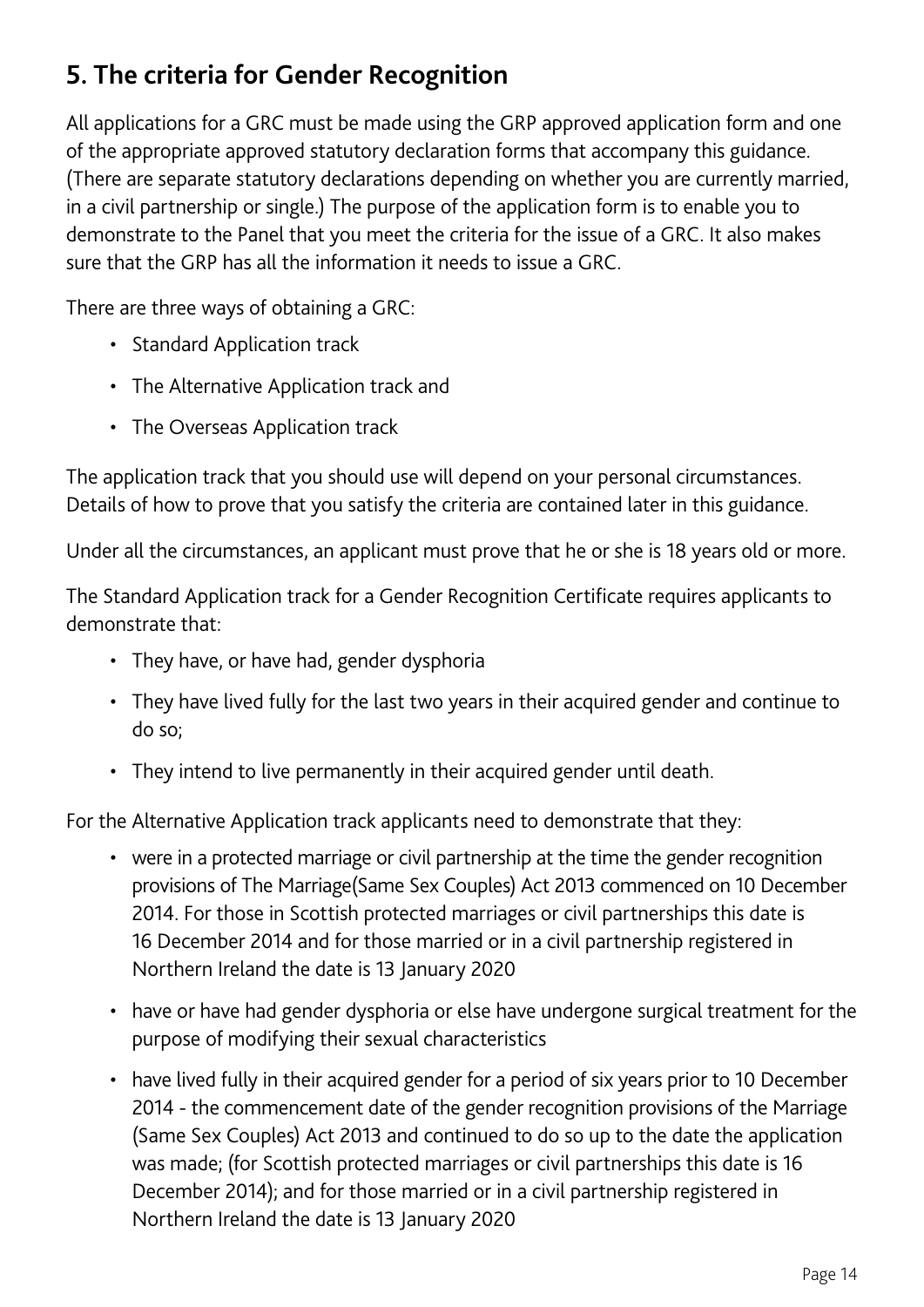- intend to live permanently in their acquired gender until death and
- are ordinarily resident in England, Wales, Scotland or Northern Ireland.

For the Overseas Application track applicants must demonstrate that:

• They have been recognised in their acquired gender as set out in the list of approved countries and territories that is available from the GRP and/or its website.

If your acquired gender has been recognised in another country or territory and that country or territory is on our list, you should apply using the Overseas Application track. If not, you will need to apply through the Standard Application track, unless you are eligible to apply via the Alternative Application track for long-term transitioned people currently or formerly in protected or Scottish protected marriages or civil partnerships.

If your application is successful then you will be granted either a full GRC or an interim GRC depending on your circumstances.

A full GRC will be issued to a successful applicant who is:

- neither married nor in a civil partnership or
- in a protected marriage or a Scottish protected marriage, where the couple have both issued statutory declarations of consent confirming their wish to remain in their marriage post gender recognition or
- in a protected civil partnership, where the couple have both issued statutory declarations of consent confirming their wish to remain in their civil partnership post gender recognition or
- in a Scottish protected civil partnership, where both parties apply at the same time and are granted full GRCs on the same day.

An interim GRC will be issued to a successful applicant where he or she is:

- in a non-protected marriage or in a non-protected civil partnership at the time of the application or
- in a protected marriage or a Scottish protected marriage but does not wish to remain in that marriage or else where their spouse has not issued a statutory declaration of consent to remain in their marriage or
- in a protected civil partnership but does not wish to remain in that civil partnership or else where their partner has not issued a statutory declaration of consent to remain in their civil partnership or
- where both parties of a Scottish protected civil partnership apply for gender recognition but only one partner is successful or
- in a Scottish protected civil partnership, but the other party has not applied to change their legal gender.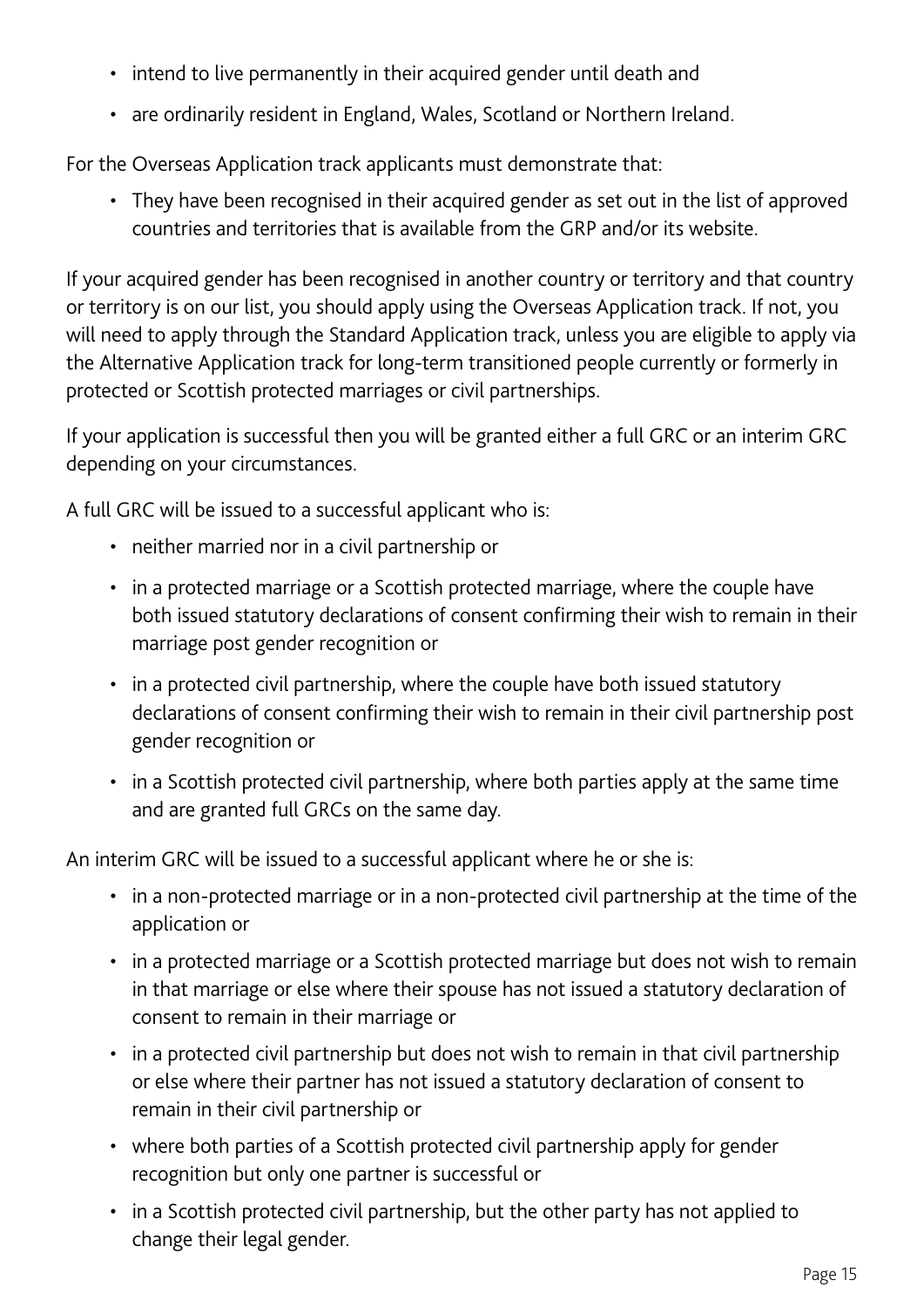# **6. The application process**

Before deciding whether to apply for gender recognition, you should read this guidance thoroughly and think hard about the consequences of becoming recognised in your acquired gender. If you decide to apply for a GRC you will need to obtain a copy of the application pack.

Application packs are available from www.gov.uk or direct from the GRP administrative team by contacting:

**Gender Recognition Panel PO BOX 9300 Leicester LE1 8DJ**

### **Phone: 0300 123 4503 (between 9am and 5pm, Monday to Friday)**

**Email: grpenquiries@justice.gov.uk**

There are separate application forms and statutory declarations for each of the three application routes. Each form consists of a section which asks about your personal details and the details of the evidence that you are submitting to the GRP. There are also templates to assist you in gathering the evidence you need. For example, for an application under the Standard Application track you will need to provide two medical reports and a statutory declaration to satisfy the criteria. There are templates for each of these documents.

In addition to this general guide, the following documents may help you to make decisions about whether, when and how to apply:

- The 'Benefits and Pensions Note'
- Guidance on completing the application form for a GRC for the Standard, Overseas, and Alternative application tracks.

Successful applicants will also receive further guidance with recommendations of what action they should take upon receipt of a full certificate.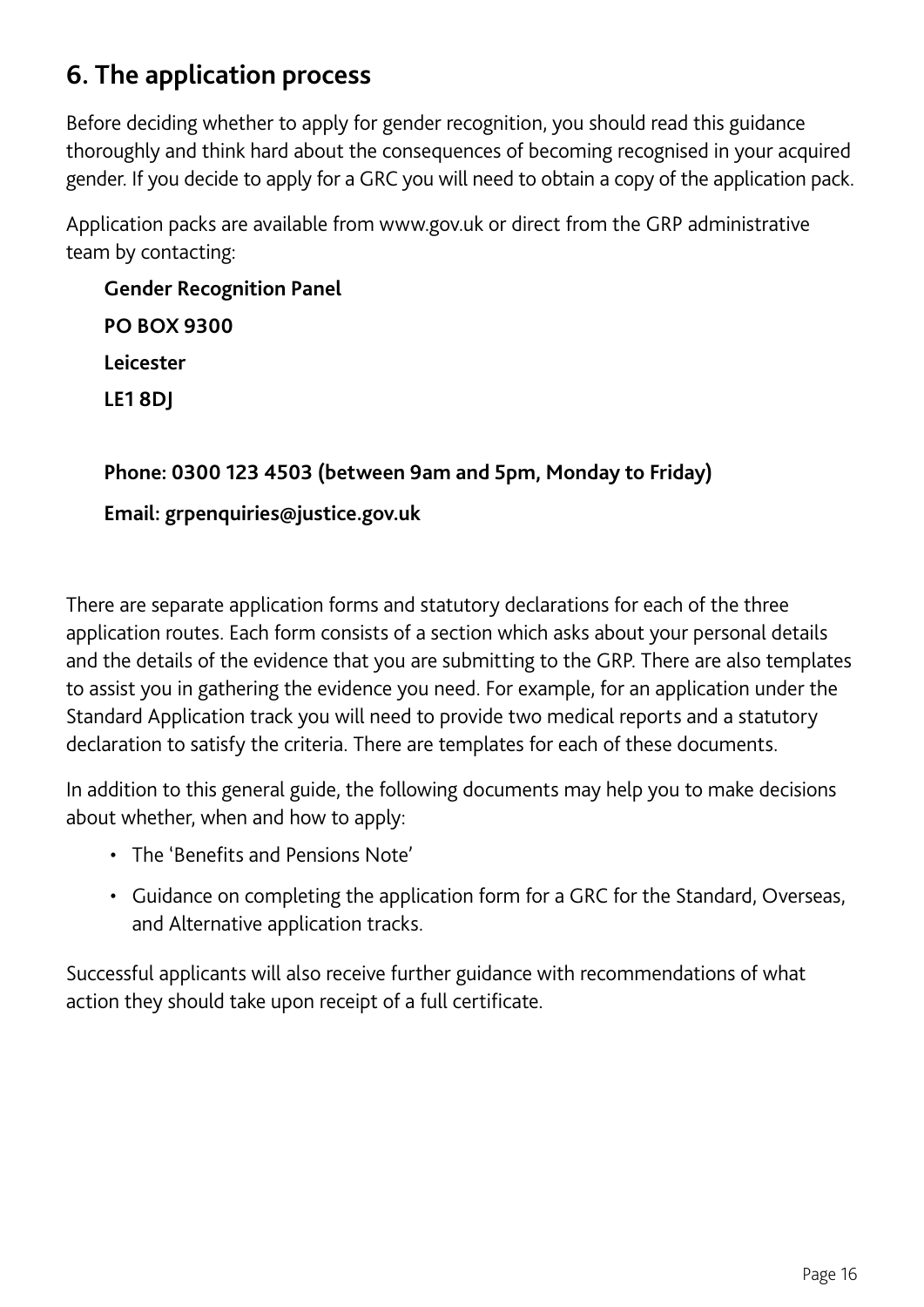# **7. Applying for a Gender Recognition Certificate**

Unlike most courts or tribunals, the GRP will not normally require a hearing to determine an application. Almost all applications will be decided 'on the papers'. It is very important that your application is completed correctly and is accompanied by the correct evidence.

You will need to take the following steps to apply for a GRC:

- Decide which application track is relevant to you and the right statutory declaration for your personal circumstances (if in doubt please ask the GRP administrative team);
- Fill in the parts of the form appropriate to your application;
- Gather the evidence that is appropriate to your application this will depend on the process that you are applying through, and will include medical evidence, or confirmation of overseas recognition and a statutory declaration. You may need to include other evidence to support your application.
- Send your completed form and fee to the GRP.

When the GRP administrative team has received your application, they will look through the paperwork to see if there are any obvious omissions which would prevent the Panel determining your application. If necessary, they will contact you and ask you for more information or documents (see 7.1 below).

If your birth was registered in the United Kingdom, the Panel will also contact the Registrar General's Office in the part of the United Kingdom (England and Wales, Scotland or Northern Ireland) holding the relevant birth entry.

### 7.1 **The Gender Recognition Panel Administrative Team**

Your application will be looked at by the administrative team. They will try to ensure that the documentation that is put before the Panel is as complete as it can be.

To do this, a member of the administrative team may need to contact you after you have submitted your application. They will do this if it is clear that you have not included all the information or documents necessary to enable the Panel to consider your application. If you are asked to supply further information, you will normally be given 28 days to provide it. If you will not be able to provide it within 28 days, you should tell the administrative team immediately.

Details on your application for a GRC will be confidential. It will however, be necessary to share this information with the birth registration authorities.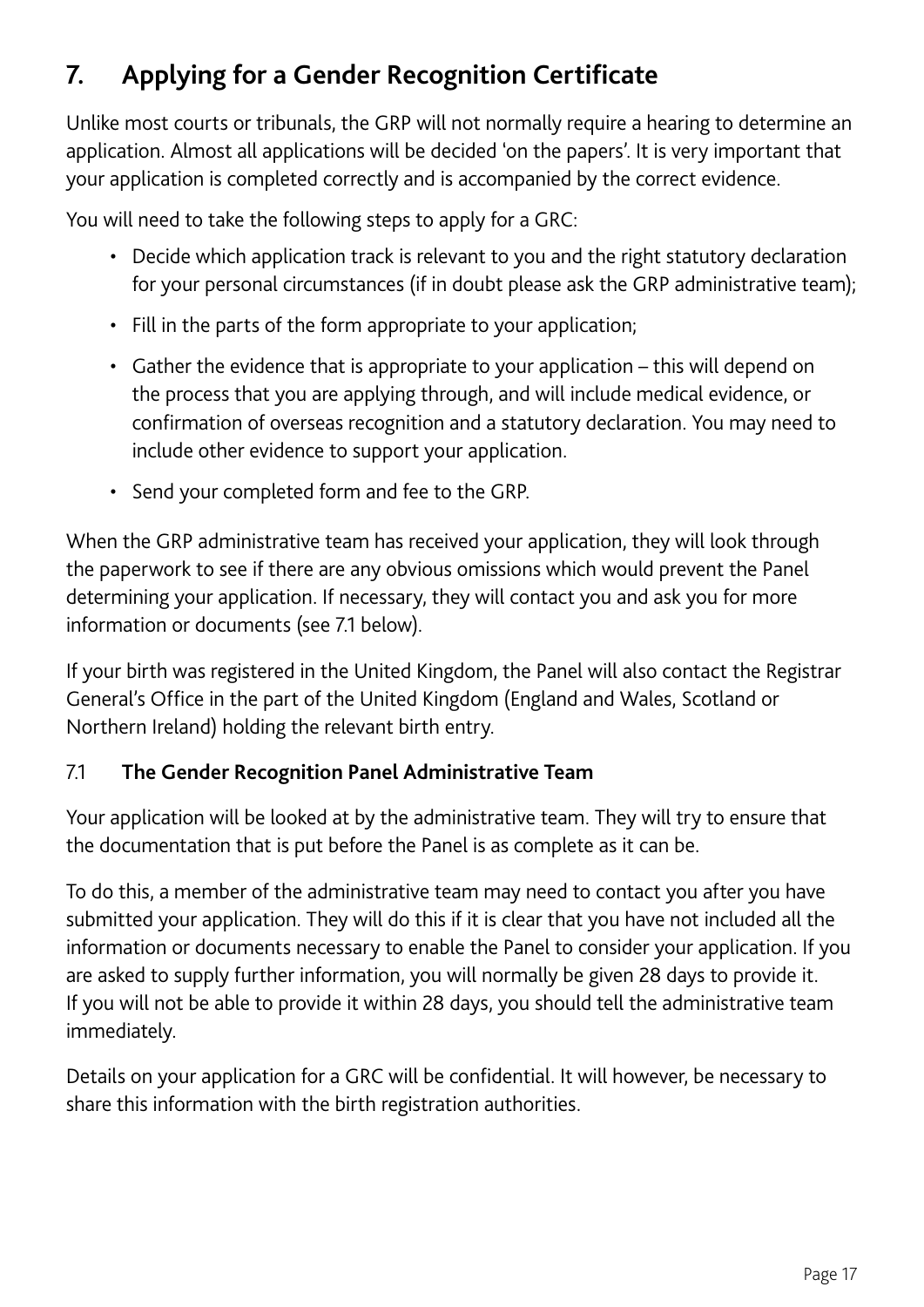### 7.2 **The Gender Recognition Panel**

After the administrative team have checked the application, it will be passed to a Panel. The following things will then happen:

- A Panel consisting of a legal or a legal and medical panel member, depending on the type of application, will consider your application.
- Applications are almost always considered on the papers. The Panel may issue Directions requesting further information or documents to assist you in presenting your application. In this case, a decision on your application will be delayed until you have had an opportunity to provide the further evidence.
- The Panel's decision to grant or refuse the application will be sent to you when the Panel makes its final decision. If you are unsuccessful, reasons will be provided. If successful, a full or interim GRC will be enclosed with the letter.
- For those applicants with a UK birth entry the Panel will send a copy of the full GRC to the relevant Registrar General as soon as it is issued. Where an applicant in a protected marriage or protected civil partnership or a Scottish protected marriage receives a full GRC the Panel will notify the appropriate Registrar General in case the couple should wish to apply for an updated marriage certificate or civil partnership certificate to reflect the applicant(s) new name. Similarly where both partners in a Scottish protected civil partnership are issued with a full GRC on the same day, the Panel will contact the relevant Registrar General. The Registrar General will contact you to let you know how you and your spouse can obtain a new marriage or civil partnership certificate if you want one.

### 7.3 **New Birth, Marriage and Civil Partnership Certificates**

- If your birth has a UK birth entry on receipt of a full GRC, the relevant Registrar General will send you a draft of the information to be recorded in the Gender Recognition Register (GRR) to clarify what the entry will look like and to resolve any queries before the registration goes ahead. The draft will contain all the details about date and place of birth and parentage that are included in your original birth record
- In the case of an adopted person, the draft will show the adoptive parents rather than the birth parents unless the adoption order has been quashed.
- If your birth was registered in England, Wales, Scotland or Northern Ireland the format of your certificate will match that of your original birth certificate, other than it will show your new name and acquired gender.
- On receipt of your confirmation that the draft contains the correct information, the Registrar General will create a new record in the GRR. Your current contact details will not be recorded in the register. (The purpose of a GRR is simply to create a new record from which the Registrar General may produce a new birth certificate. It is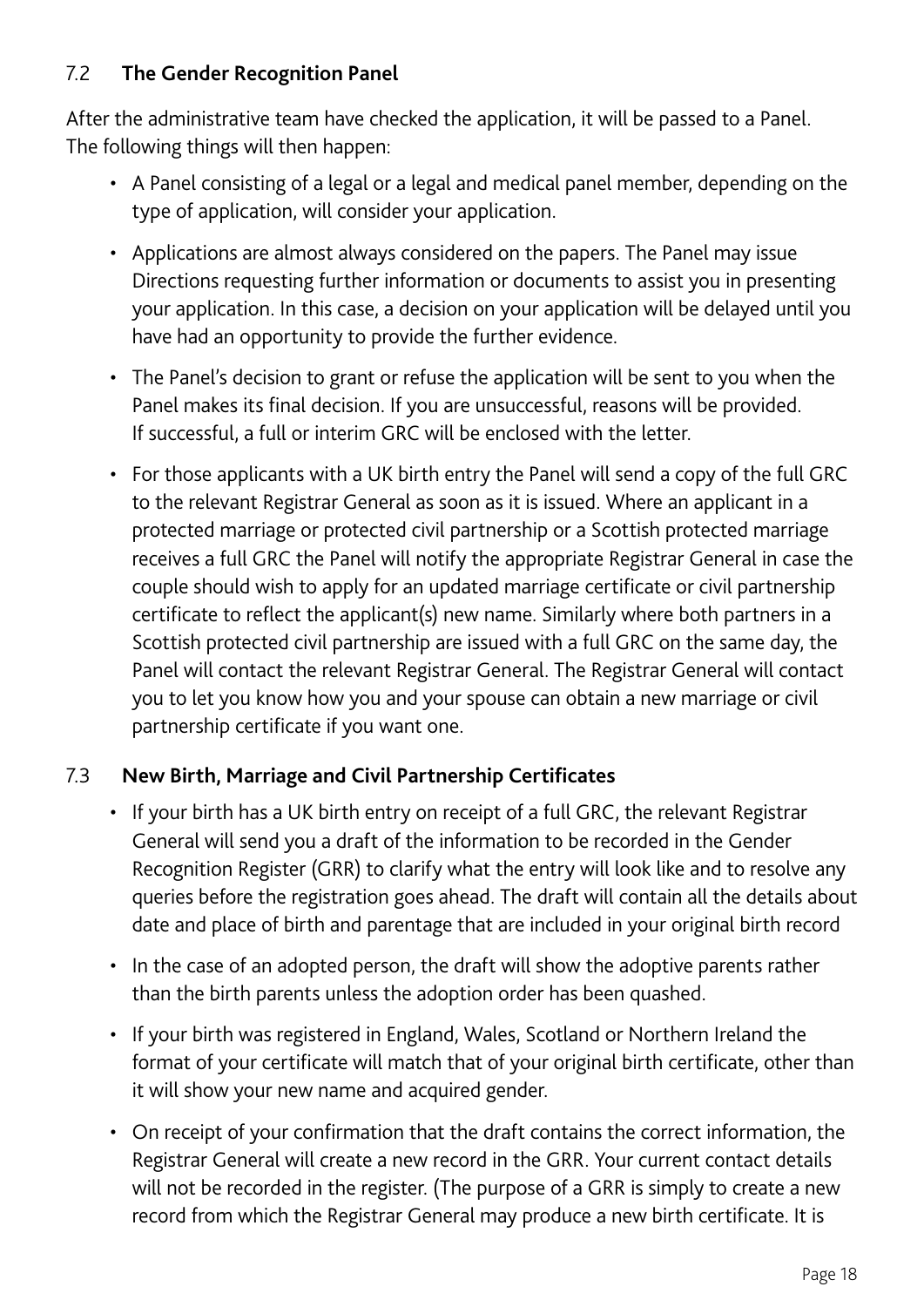not a record of all known transsexual people, nor will it be ever be used as such. The register does not record current address details or any other information which could be used to locate a transsexual person. The Register is held in the same way as the other central registers maintained by the Registrar General, such as those for adopted children and those for whom the courts have issued a parental order, and is not be open for public scrutiny.)

• Information about purchasing a new birth certificate will be sent to you with the draft entry.

### **Marriage Certificates**

If you married in England, Wales, Scotland, Northern Ireland or overseas on consular premises or an armed forces base, on receipt of a full GRC you may choose to make arrangements so that a new marriage register entry is made and a new marriage certificate may be issued. The options open to you will depend on whether your marriage was originally registered in England, Wales, Scotland, Northern Ireland, but the appropriate Registrar General will contact you to explain these.

One option in Scotland is to have a renewed marriage ceremony. Another option in Scotland and the option in England, Wales, Scotland, Northern Ireland is for a new entry to be prepared. The Registrar General will send you a draft of the information to be recorded to clarify what the entry will look like and to resolve any queries before the registration goes ahead.

On receipt of your confirmation that the draft contains the correct information, the Registrar General will create a new record. This will allow a new marriage certificate to be created.

For those marriages registered in England, Wales, Scotland, Northern Ireland, the Registrar General will create a new record in the Gender Recognition Marriage Register (GRMR). The purpose of the GRMR is simply to enable the Registrar General for England and Wales or the Registrar General for Northern Ireland to create a new marriage record from which the new marriage certificate will be produced. As with the GRR, the register is held confidentially in the same way as the other central registers maintained by the Registrar General, such as those for adopted children and those for whom the courts have issued a parental order, and is not be open for public scrutiny.

Information about obtaining a new marriage certificate will be sent to you with the draft entry.

Your original marriage record will remain in existence and you can obtain original marriage certificates at any time.

In Northern Ireland, the original marriage record will remain in existence with an annotation. Original marriage certificates will be available to a limited set of applicants.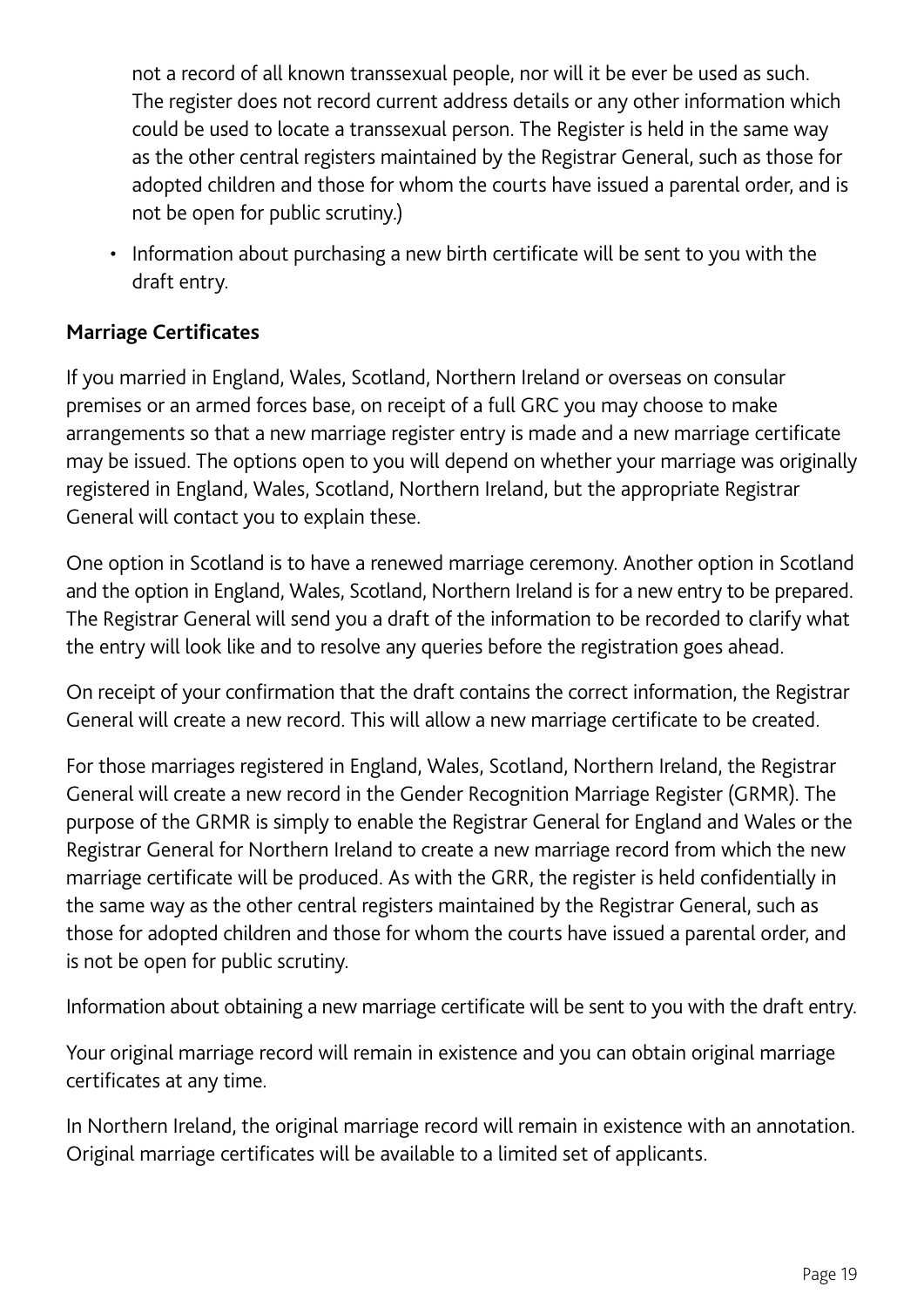# **Civil Partnership certificates**

If you entered into your civil partnership in England, Wales, Scotland, Northern Ireland or overseas on consular premises or an armed forces base, on receipt of a full GRC you may choose to make arrangements so that a new civil partnership register entry is made and a new civil partnership certificate may be issued. The options open to you will depend on whether your civil partnership was originally registered in England, Wales, Scotland, Northern Ireland, but the appropriate Registrar General will contact you to explain these.

One option in Scotland is to have a renewed civil partnership ceremony. Another option in Scotland and the option in England, Wales, Scotland, Northern Ireland is for a new entry to be prepared. The Registrar General will send you a draft of the information to be recorded to clarify what the entry will look like and to resolve any queries before the registration goes ahead.

On receipt of your confirmation that the draft contains the correct information, the Registrar General will create a new record. This will allow a new civil partnership certificate to be created.

### 7.4 **Getting in contact with us**

Within 5 days of your application being received by the administrative team, a confirmation letter will be posted to you. You may wish to contact the administrative team to find out how your application is progressing. If you do not receive information within the time suggested above please telephone 0300 123 4503.

### 7.5 **Next steps**

If you are successful in obtaining a full GRC, the GRP will send you information on:

- Obtaining a new birth certificate , marriage certificate or civil partnership where appropriate;
- Which government departments you must inform (you will be required by law to inform some bodies) and which organisations you may wish to inform;
- Other steps you should or may wish to take.

If your application is successful and you have lived, or paid tax, in the UK, or have claimed benefits, tax credits or pension, you will need to inform the relevant authorities. It is your responsibility to ensure that HM Revenue & Customs (HMRC) and any organisation that pays you pensions, benefits or tax credits (this could be the Department for Work and Pensions, the Social Security Agency in Northern Ireland or the Veterans' Agency) are informed.

If you fail to notify the relevant organisations that you have obtained a full GRC there may be adverse consequences. For example Department for Work and Pensions may not pay you, your spouse or civil partner the correct benefit or pension if your National Insurance records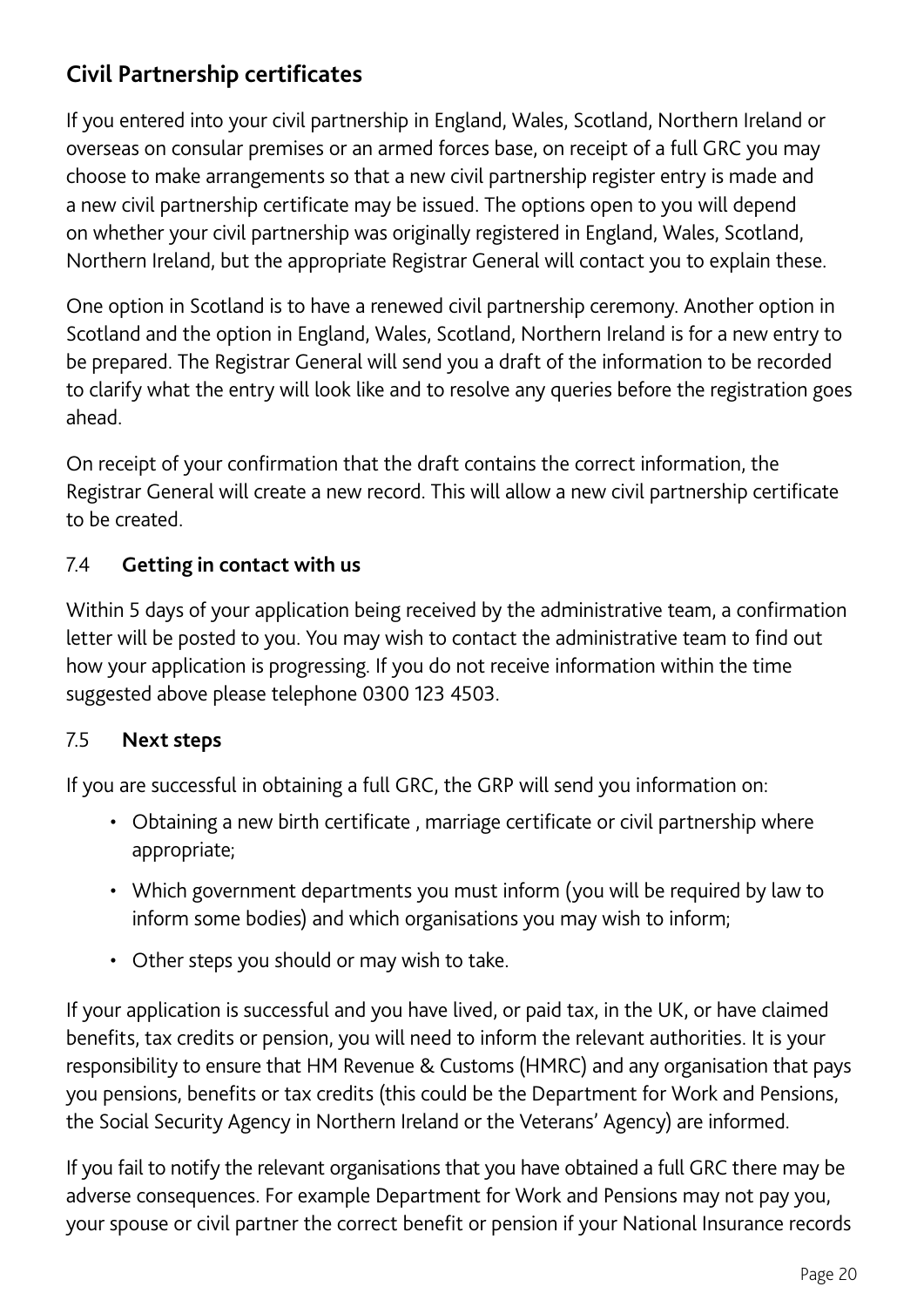have not been updated. For further information please see the 'Benefit and Pensions note'.

To make it easier for you, if you are successful, and you consent, the GRP will inform HMRC, which holds your National Insurance records. We strongly recommend that you ask us to do this for you. You will need to supply us with your National Insurance number and tick the box on your application form which gives us permission to contact HMRC.

If you do not give your consent you are obliged to let HMRC know if your application is successful. This will mean sending them your GRC and National Insurance number.

You should note that when HMRC are informed you are successful in obtaining a full GRC, they will update your record with any changes to personal details e.g. change of name and then they will restrict your record for specialist staff only to access; this is to comply with extra privacy requirements stipulated in the Gender Recognition Act 2004.

If you are personally notifying HMRC that you have received a full GRC, you can at the same time let them know that you wish to waive the restrictions they would normally place on your record.

You can waive the restrictions placed on your record at any time by writing to HMRC. However if you choose to waive the restrictions then you may lose out on some of the associated advantages, such as pension claims handling by a specialist gender recognition team within DWP.

#### **If you obtain an interim GRC you will be sent guidance on**:

- Obtaining an annulment or dissolution of your marriage or civil partnership
- The relevant time limits if you decide to convert your protected/Scottish protected civil partnership to a marriage
- Contracting a civil partnership or marriage for those applicants not in a protected/ Scottish protected marriage or civil partnership.

**If you are unsuccessful** and the Panel rejects your application for a GRC, you may appeal that decision, on a point of law, to the High Court (or in Scotland to the Court of Session in Edinburgh). This can only be done if you can show that the Panel acted unlawfully when it determined your application.

In any event, the Panel will send you its reason for the refusal and information on

- Appealing the decision to the High Court (or Court of Session)
- Applying again for a GRC

All the guidance can be found on the Gender Recognition Panel's website at www.gov.uk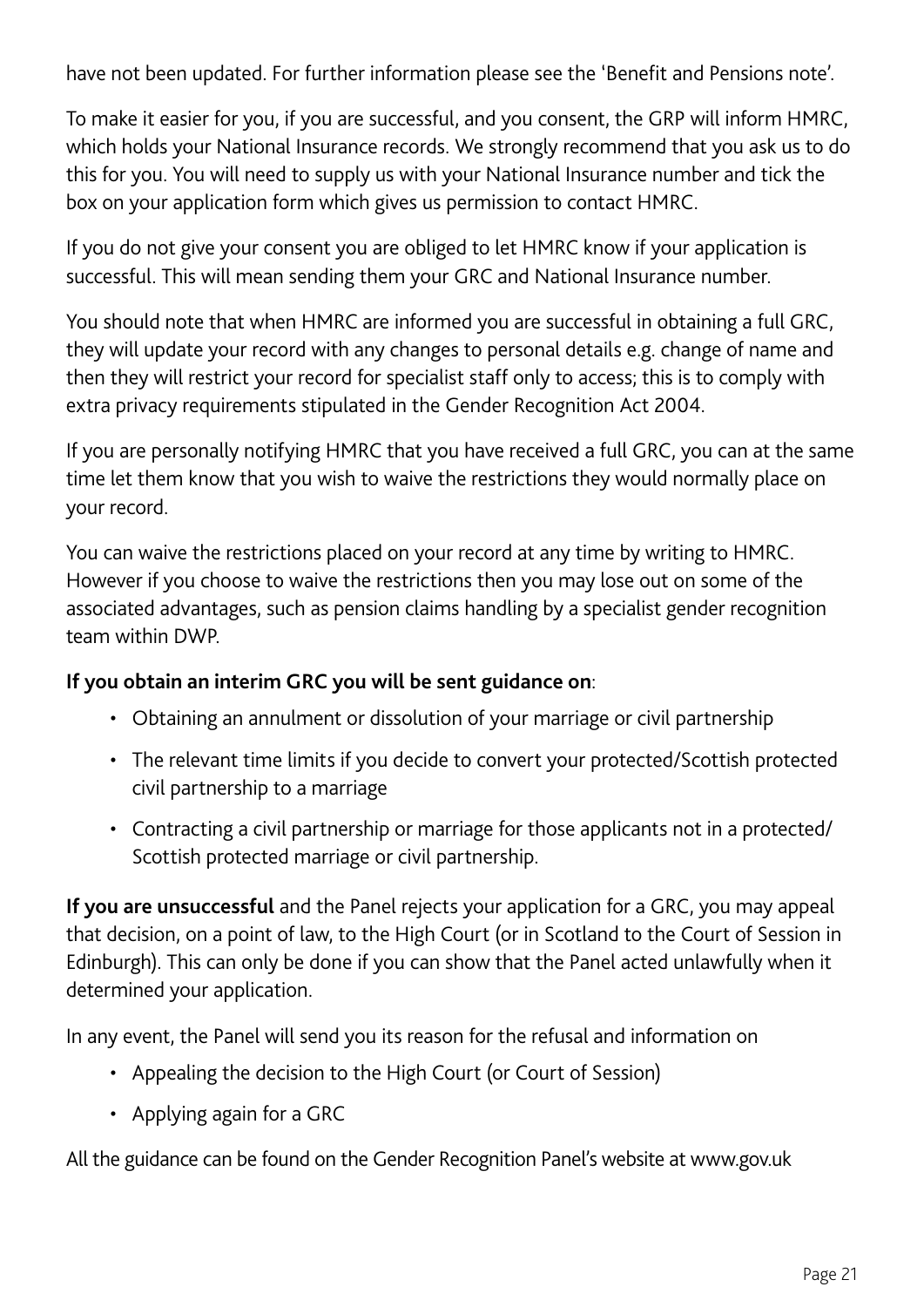# **8. Who to contact for advice**

If, after reading this guidance, you still have questions about:

- the broad implications of getting a GRC
- the criteria that need to be satisfied in order to make a successful application
- how to apply

you may wish to talk to someone who can help. You can contact the GRP administrative team, a solicitor or welfare rights organisation such as the Citizens Advice Bureau or you can contact any of the organisations listed below. You may be able to make enquiries to any of these organisations anonymously. You do not need to give any details if you do not wish to.

Please remember that the GRP administrative team can only offer advice on how to apply for a GRC. It cannot offer advice on whether you should apply, or on whether you will be successful.

**GRP PO Box 9300 Leicester LE1 8DJ Email: grpenquiries@justice.gov.uk Phone: 0300 123 4503 (Between 9:00 and 17:00, Monday to Friday)** 

Other organisations that you may find helpful include

# **Legal aid**

Legal aid can help meet the costs of legal advice, family mediation and representation in a court or tribunal.

You'll usually need to show that:

- your case is eligible for legal aid
- the problem is serious
- you can't afford to pay for legal costs

www.gov.uk/legal-aid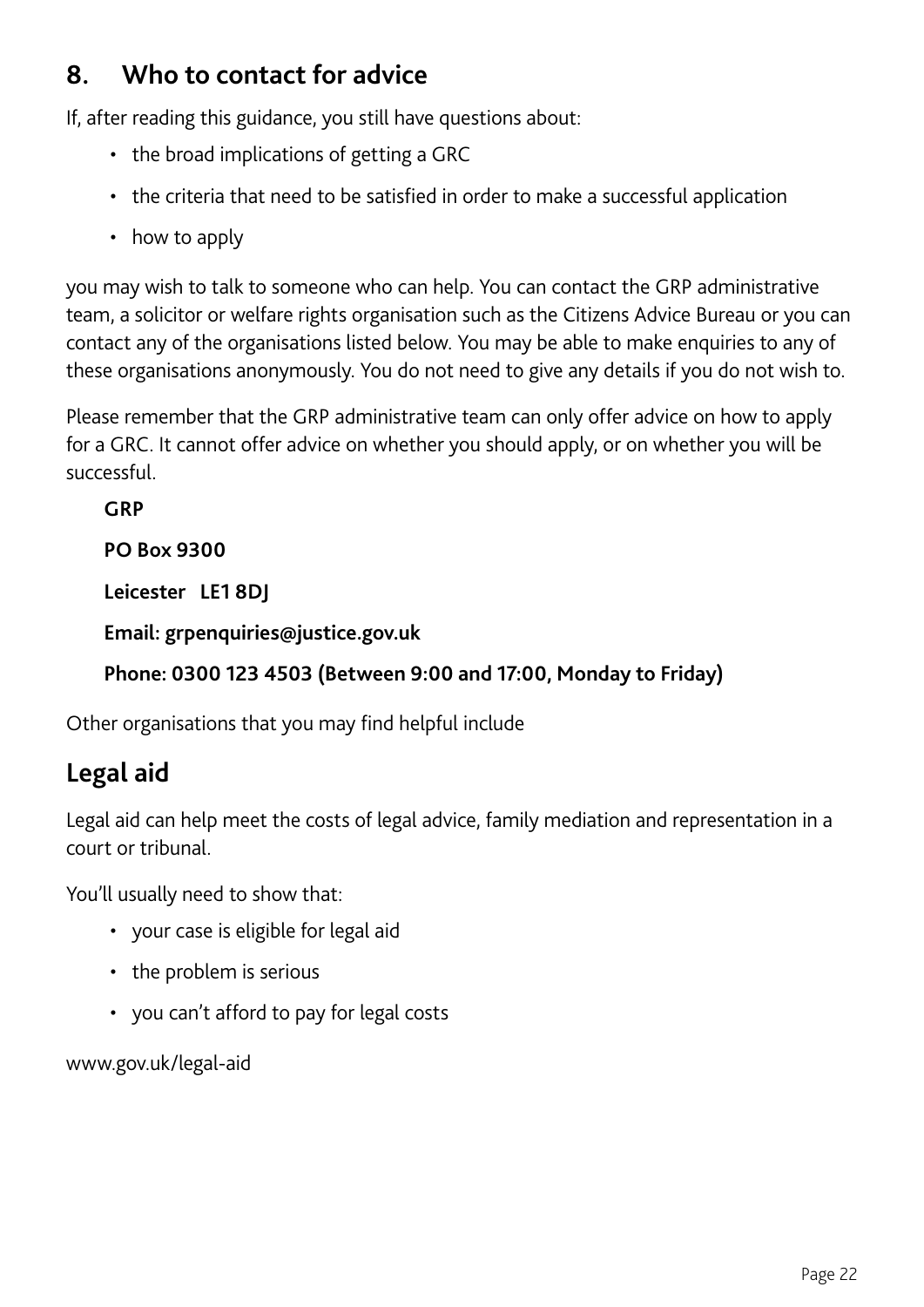# **The Equality and Advisory Support Service (EASS)**

The EASS is a free helpline providing support and guidance to individuals who feel they may have been discriminated against or have a human rights issue. The helpline aims to help people solve their problems informally and is available to individuals from Scotland and Wales.

See their website with email form at [www.equalityadvisoryservice.com/app/ask](http://www.equalityadvisoryservice.com/app/ask)

#### Free phone Telephone **0808 800 0082**

#### Text phone **0808 800 0084**

There are a number of voluntary organisations that may provide information, advice or support. Details of some of those organisations and their websites are set out below. The GRP is not responsible for the contents or reliability of the websites listed below and would not necessarily endorse the views expressed within them. We cannot guarantee that these websites will work all of the time and we have no control over availability of the linked pages.

### **Gender Trust**

The Gender Trust is a charity which specifically helps adults who are transsexual, gender dysphoric or transgender.

The Gender Trust 76 The Ridgeway Astwood Bank Worcestershire B96 6LX Email: info@gendertrust.org.uk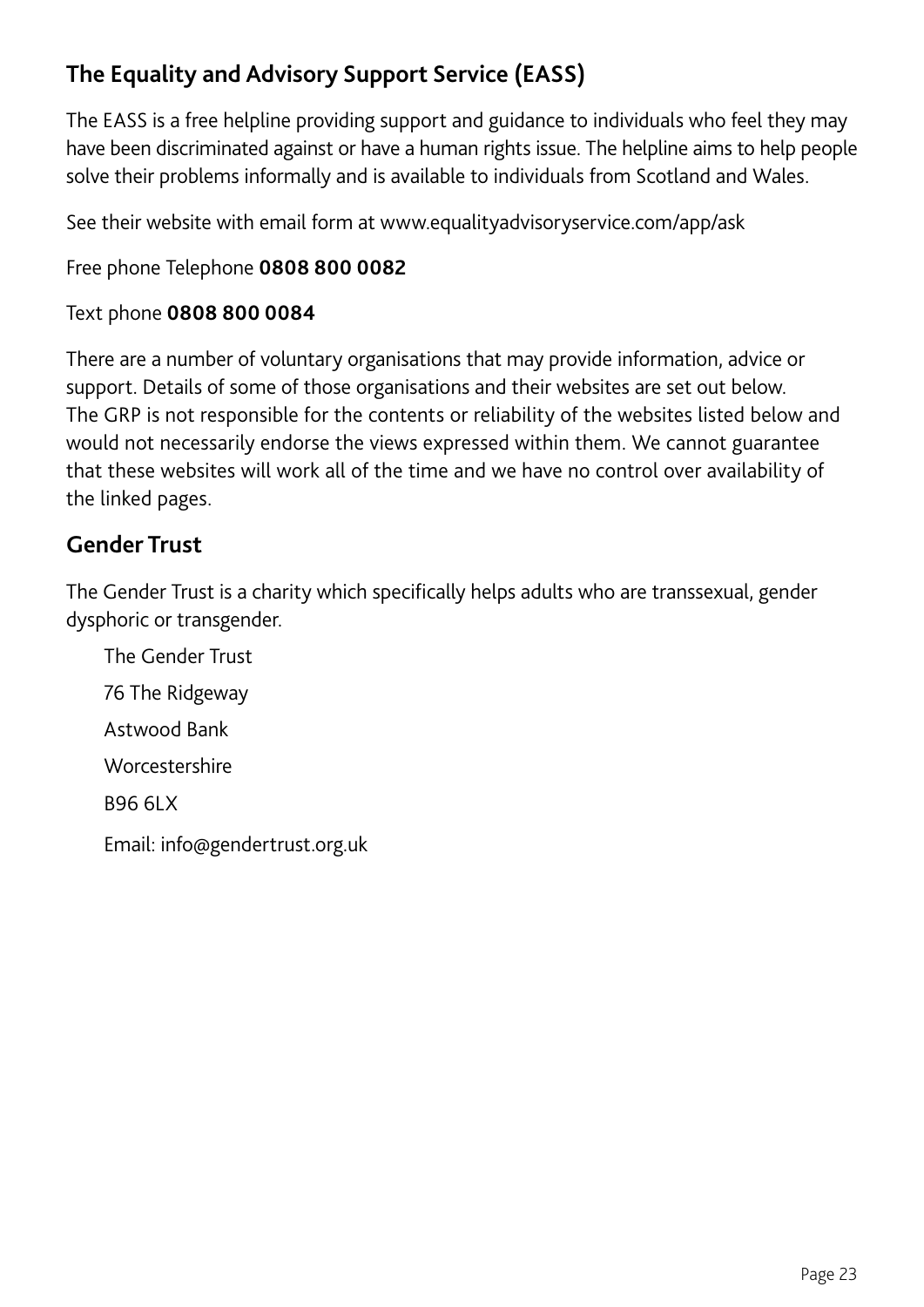# **Gender Identity Research and Education Society**

GIRES is a charity, which provides a wide range of support for trans people and those who care for them,

The Gender Identity Research & Education Society Melverley The Warren Ashtead Surrey KT21 2SP

**Tel:** 01372 801554 **Fax:** 01372 272297

Email: [info@gires.org.uk](mailto:info@gires.org.uk)

www.gires.org.uk

### **(GIRES also has details of a number of National and local support organisations on its website.)**

### **Press for Change**

Press for Change is a lobbying and legal support organisation for Trans people in the UK.

Press for Change

BM Network

London WC1N 3XX

Email: [letters@pfc.org.uk](mailto:letters@pfc.org.uk)

[www.pfc.org.uk](http://www.pfc.org.uk/)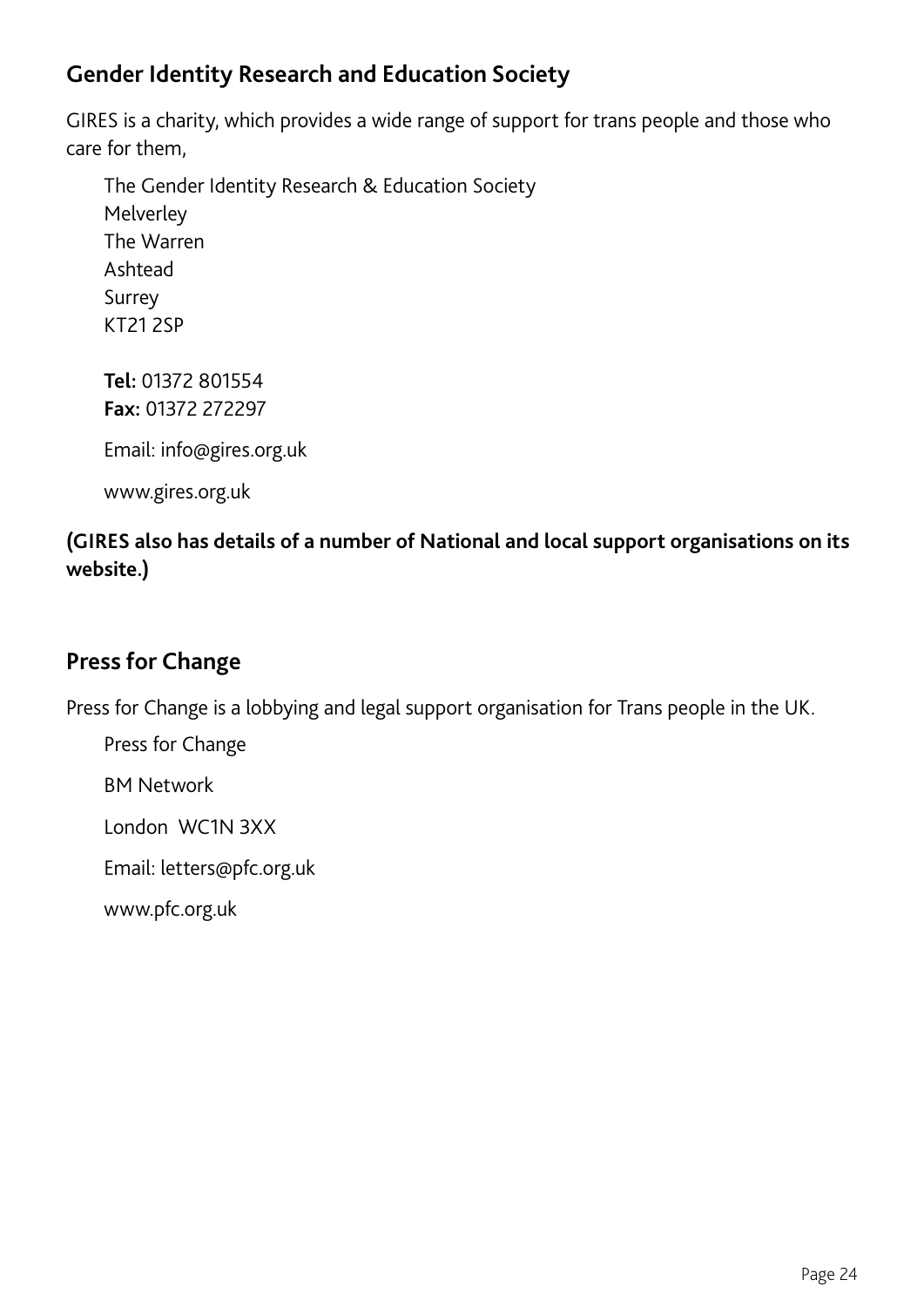# **[Equality Network](http://www.equality-network.org/) and the Scottish Transgender Alliance**

The Scottish Equality Network promotes lesbian, gay, bisexual and transgender equality across Scotland. www. equality-network.org

The Scottish Transgender Alliance (STA) is based within the Equality Network and assists transgender people, service providers and equality organisations.

30 Bernard Street, Edinburgh EH6 6PR (t+ 44 (0) 131 467 6039

sta@equality-network.org

# **[Depend](http://www.depend.org.uk/)**

Depend is an organisation offering free, confidential and non-judgmental advice, information and support to all family members, partners, spouses and friends of transsexual people. www.depend.org.uk

# **[Mermaids](http://www.mermaids.freeuk.com/)**

Mermaids offers support and information for children and teenagers who are trying to cope with gender identity issues and for their families and carers. www.mermaidsuk.org.uk

# **[The Beaumont Society](http://www.beaumontsociety.org.uk/)**

The Beaumont Society provides advice and support for transsexual and transvestite people. www.beaumontsociety.org.uk

# **[The Beaumont Trust](http://www.beaumont-trust.org.uk/)**

The Beaumont Trust is a charitable educational resource for medical, voluntary and lay people who wish to increase their knowledge on the subjects of transsexualism and transvestism. www.beaumont-trust.org.uk

# **FTM London**

FTM London is a peer support group for female to male transgender or transexual people. www.ftmlondon.org.uk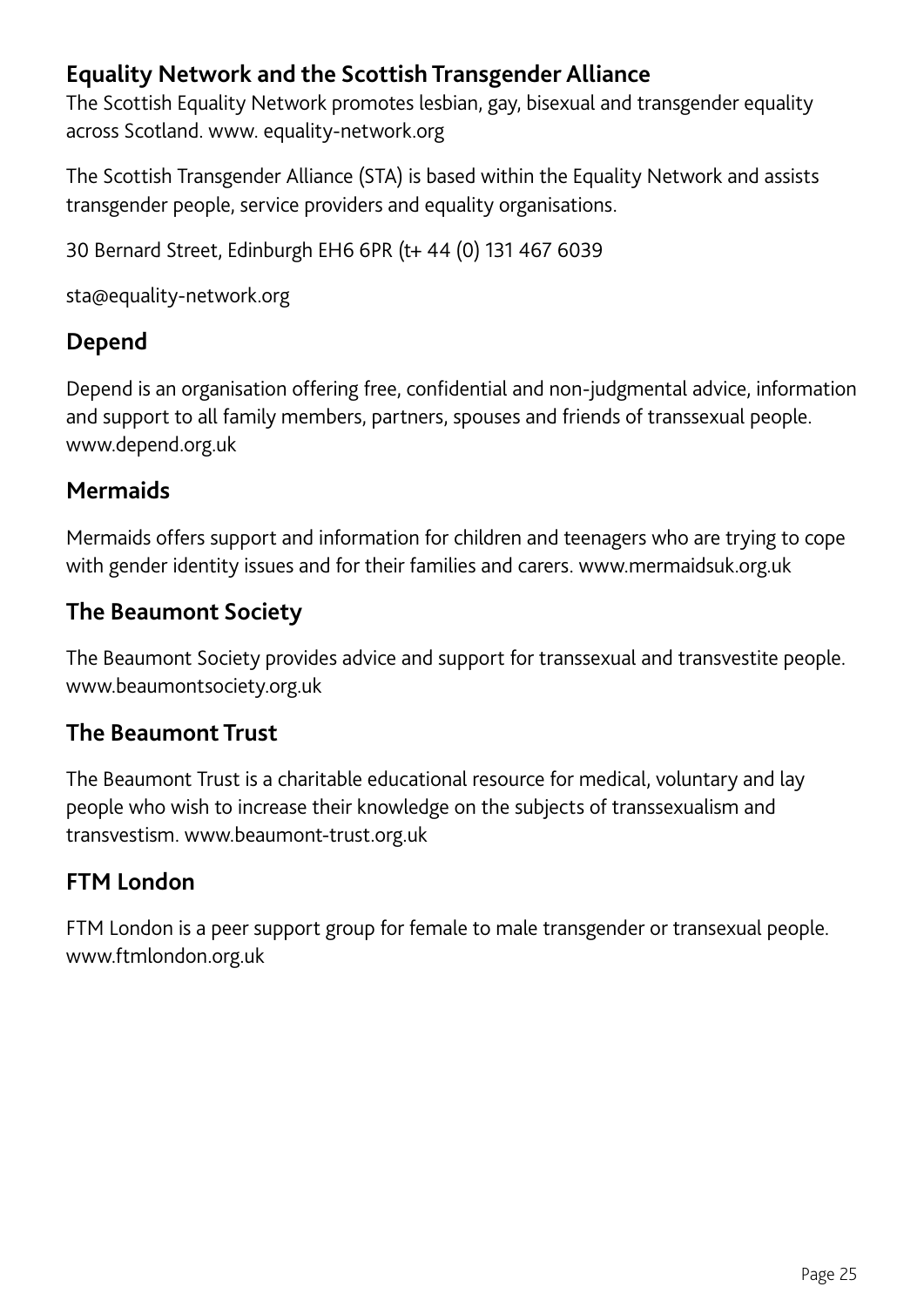Details of departments and other organisations that you may find useful:

# **The Ministry of Justice**

The Ministry of justice is responsible for the policy on the Gender Recognition Act 2004.

www.gov.uk

# **The Scottish Government**

The Scottish Government is responsible for Scottish gender recognition policy matters.

Family Law Team Scottish Government Room GW.15 St Andrew's House Regent Road EDINBURGH EH1 3DG

Email: [family.law@scotland.gsi.gov.uk](mailto:family.law@scotland.gsi.gov.uk)

The Citizens Advice Scotland website is at [www.cas.org.uk](http://www.cas.org.uk/)

# **The Government Equalities Office**

The Government Equalities Office (GEO) is responsible for equality strategy and legislation across government. Its works to take action on the government's commitment to remove barriers to equality and help to build a fairer society, leading on issues relating to women, sexual orientation and transgender equality.

# **The Department for Work and Pensions (DWP)**

The Department for Work and Pensions (DWP) is responsible for welfare reform. Its aim is to promote opportunity and independence for all. It delivers support and advice through a modern network of services to people of working age, employers, pensioners, families and children and disabled people.

[www.gov.uk/government/organisations/department-for-work-pensions](https://www.gov.uk/government/organisations/department-for-work-pensions)

For State Pension enquiries the DWP Gender Recognition team can be contacted on:

Phone: 0191 2187622

Fax: 0191 613 8913

Email: npc.grteam@dwp.gov.uk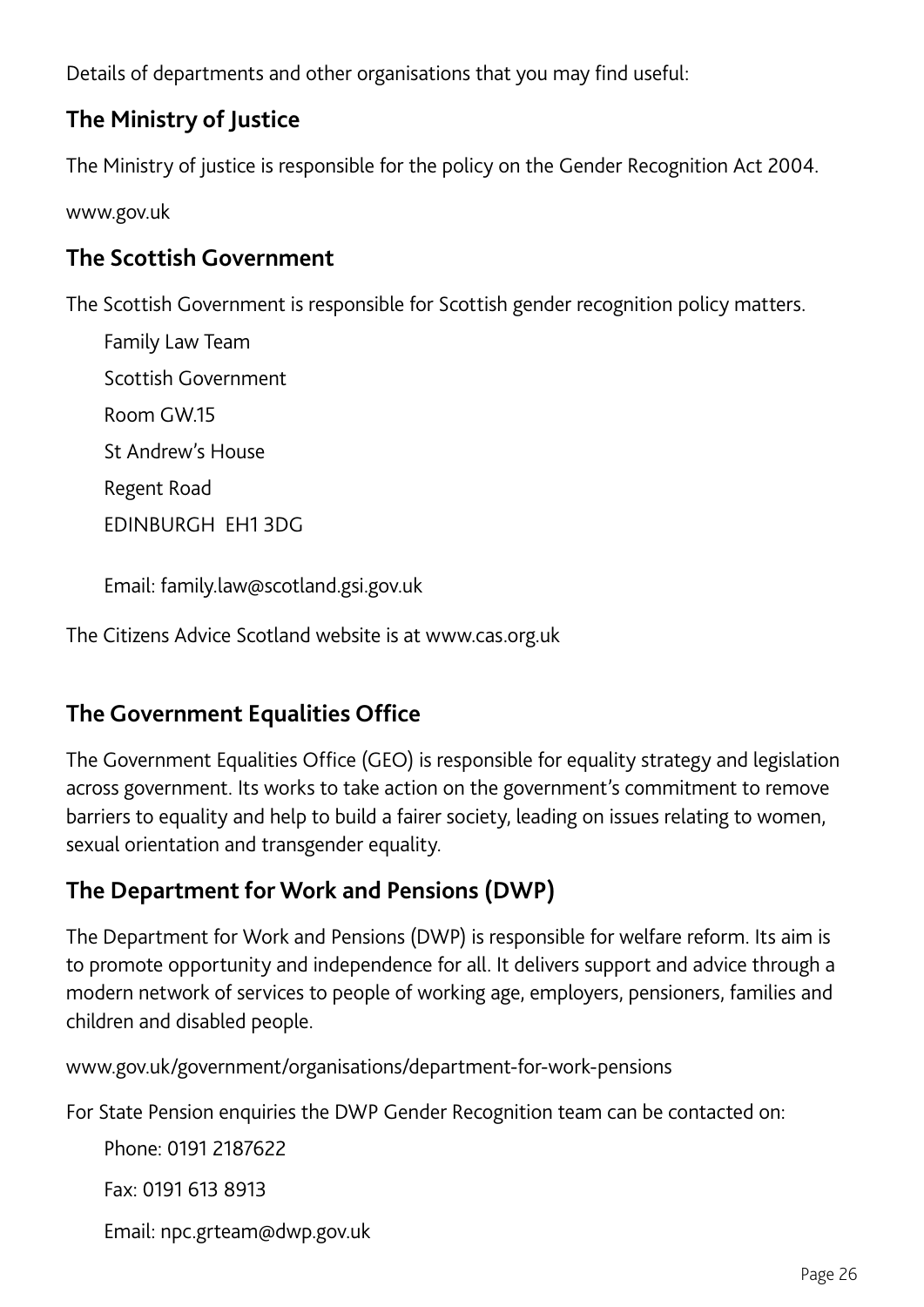# **General Register Office for England and Wales, The National Records for Scotland and the General Register Office for Northern Ireland**

These General Register Offices give you information about how to register a birth or death, how to go about getting married, how to obtain a birth certificate, a marriage certificate or a death certificate.

[www.gro.gov.uk/gro/content](http://www.gro.gov.uk/gro/content/)

[www.gro-scotland.gov.uk](http://www.gro-scotland.gov.uk/)

[www.nidirect.gov.uk/gro](http://www.nidirect.gov.uk/gro)

### **UK Sport**

UK Sport promotes the highest standards of sporting conduct and explores its wider social applications. It is preparing guidance, with the Department for Culture, Media and Sport, to assist sporting bodies in dealing with the Gender Recognition Act 2004 and its consequences. [www.uksport.gov.uk](http://www.uksport.gov.uk/)

# **The Equality and Human Rights Commission**

The Equality and Human Rights Commission has a statutory remit to promote and monitor human rights; and to protect, enforce and promote equality across the nine 'protected' grounds - age, disability, gender, race, religion and belief, pregnancy and maternity, marriage and civil partnership, sexual orientation and gender reassignment.

www.equalityhumanrights.com

### **[Trades Union Congress](http://www.tuc.org.uk/equality/tuc-8246-f0.cfm)**

The TUC policy is to campaign for equal treatment for all workers, including the rights of trans workers.

www.tuc.org.uk

### **Pensions and Lifetime Savings Association**

PLSA promotes workplace pensions. Its priority is to ensure a regulatory and fiscal environment which encourages the provision and take up of employer-sponsored pensions, as well as sound stewardship of pension fund assets. [www.plsa.co.uk](http://www.napf.co.uk/)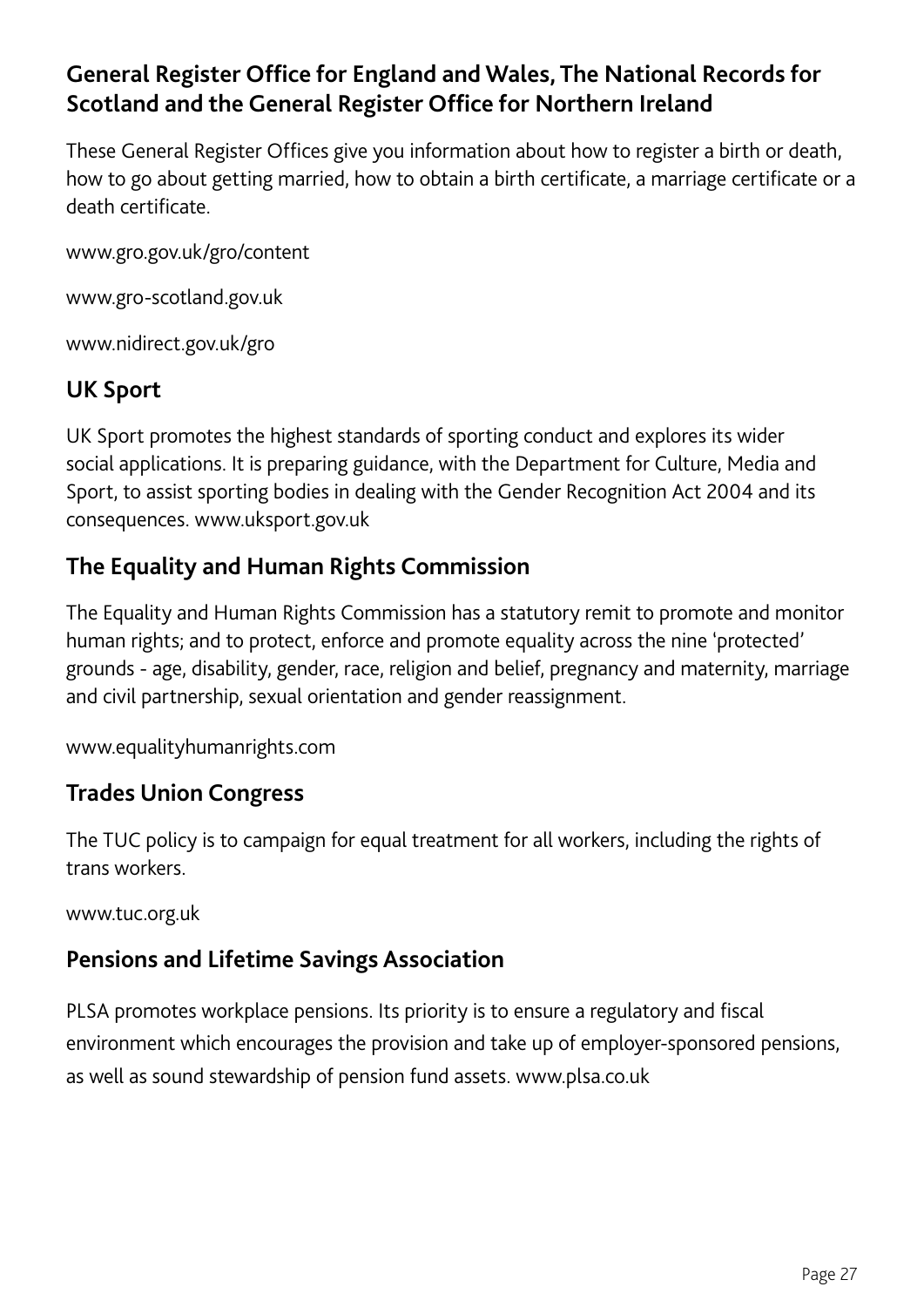# **Credit Reference Agencies**

The three UK credit reference agencies (CRAs) hold information about virtually every UK adult. Under section 7 of the Data Protection Act, you are entitled to see a copy of the information the CRAs hold on you. This is called your credit report. Because your credit report will probably show a link between your current and former names, the three CRAs have each arranged a special service to help Transsexual people manage the information on their report.

You can get an advice pack from any of the CRAs websites or confidential helplines:

www.experian.co.uk/gra/ Experian Phone: 0870 366 1660 graadvicelineuk@equifax.com Equifaxp Phone: 0870 2400 686 www.transunion.co.uk

TransUnion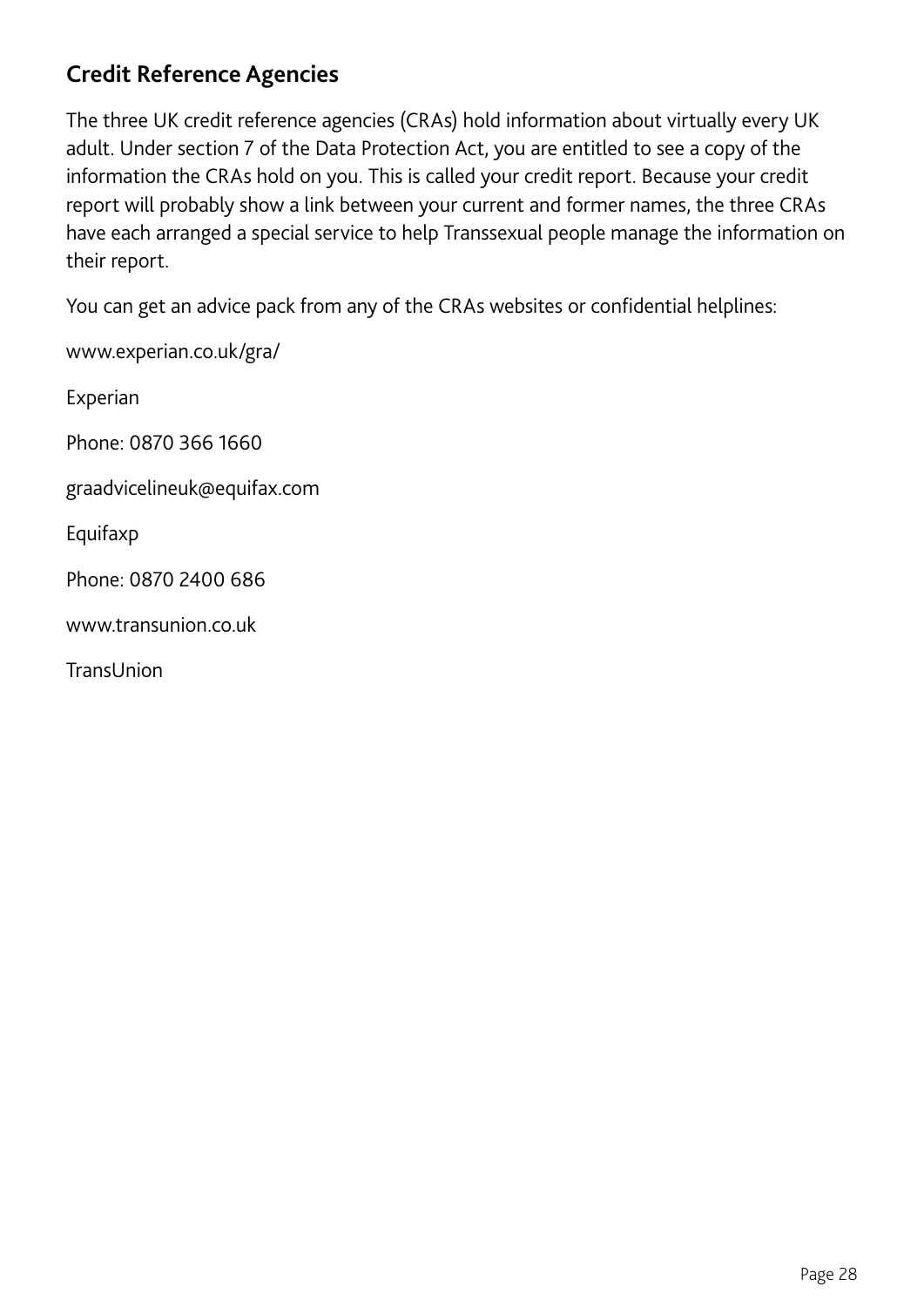# **Making comments or complaints about the GRP administrative team**

# **How you can help us**

You can help by telling the administrative team what you like about our service, how you would like it to be improved and how you believe that we have not met our usual standards.

# **Administrative Complaints Handling Procedure**

As a result of customer feedback, HM Courts & Tribunals Service has introduced a new administrative complaints handling procedure.

All complaints received about administrative issues will now be responded to within 10 working days.

When further investigation is required you can expect us to contact you to explain and give you a date by which you'll receive a reply in full.

You can find out more about how to make a complaint here: www.gov.uk/government/ organisations/hm-courts-and-tribunals-service/about/complaints-procedure

# **How we aim to help you**

All comments and complaints are dealt with seriously and you may be contacted for your comments about how your query was dealt with.

Your comments and complaints will be used to help make improvements to our administrative service.

# **Who can make a comment or complaint about the GRP administrative team?**

Anyone who has used the facilities and services of the GRP administrative team.

# **How can I make a comment or a complaint?**

Tell a member of the administrative team

Telephone the customer service centre on 0300 123 4503. Calls are taken from 9am to 5pm from Monday to Friday and are charged at the local rate.